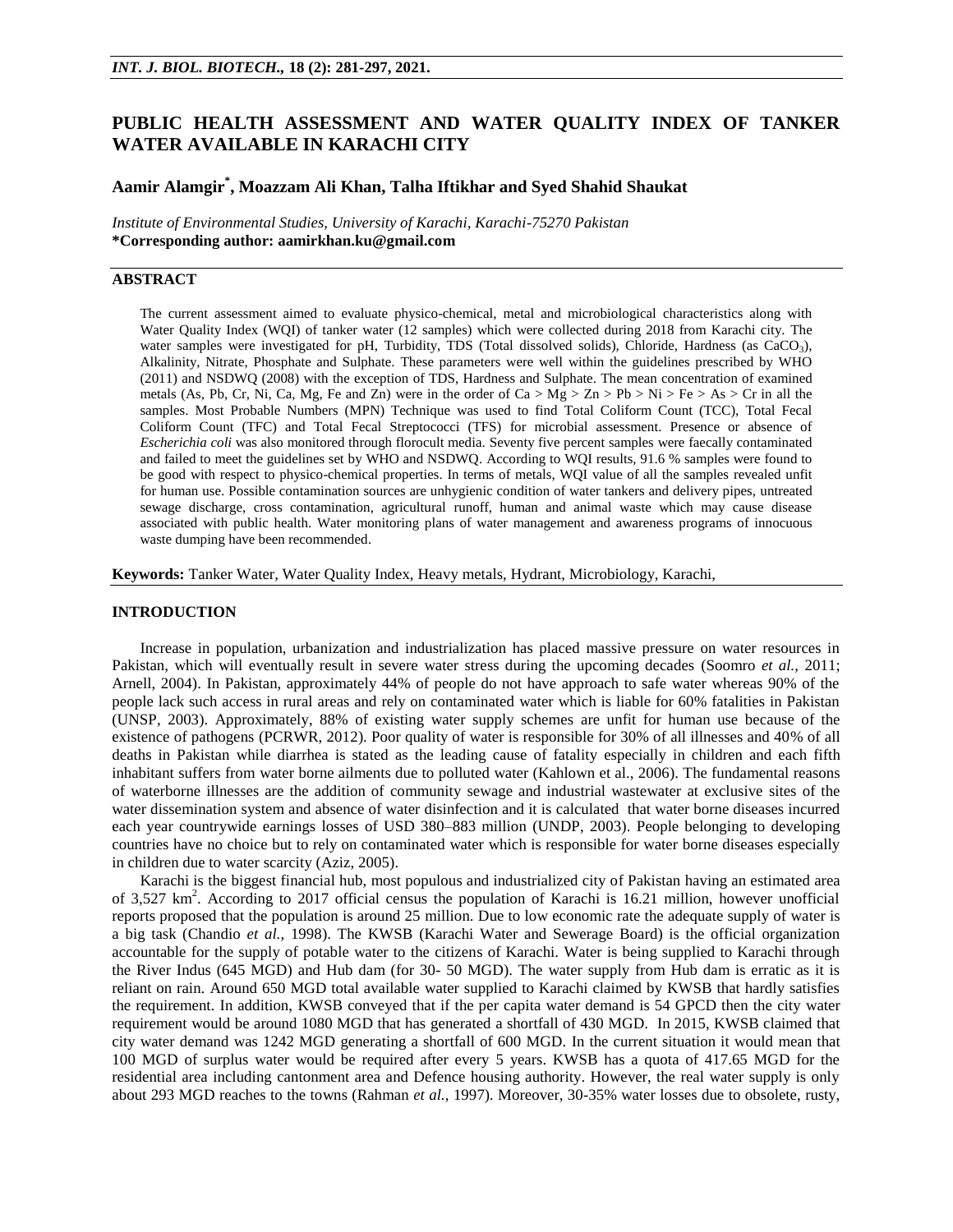mugging and chronic leakages of water distribution system which shows inadequate maintenance and deprived management (Ahmed and Sohail, 2003). In order to meet the demand of water supply the people have no other choice except to rely on alternate water resources such as dug well and commercially available water tankers. Various researches have been employed to evaluate water quality of Karachi and highlights grossly chemical and bacteriological adulteration in Karachi (Arain *et al.,* 2009; Hasnie and Qureshi, 2004; Alamgir *et al., 2015a*, 2015b, 2020). Possible sources of contamination are non-point origins of untreated domestic and industrial effluents, inappropriate water dissemination, mugging, seepage and leakage of rusty and old pipelines and technical complications.

Water supply through water tankers are independent from a public network is the sale of bulk water and transport from surface water sources and groundwater wells (Zozmann *et al.,* 2019). Water tankering (also called as water trucking) can be a fast means of transporting water to areas in need during the early stage of an emergency. However, tankering maneuvers are expensive and comparatively time-consuming to govern. Water tankers made from flatbed trucks with storage tank attached. Water tanks are made up of stainless steel or other material suitable for the storage of drinking water. According to KWSB, around 26 authorized water hydrants are available for Karachi city but unfortunately some hydrants are not functioning. In Karachi, illegal and private water tankers are also available and taking advantage of water shortages and delay to transport water through official water tankers in a city. They charge Rs 5,000 for 1,000 gallons water, Rs 7,000 for 2,000 gallons and Rs 9,000 for 3,000 gallons despite the water rates fixed by the KW&SB as per the government's official rates of Rs 1,000 for 1,000 gallons, Rs 1,300 for 2,000 gallons and Rs 1,700 for 3,000 gallons for residential consumers. According to KWSB, due to 150 illegal hydrants KWSB failed to supply water in a city.

This paper focuses on physicochemical and microbiological quality of tanker water supplied in the city.

# **MATERIAL AND METHODS**

#### **Sampling**

A total of 12 tanker water samples were collected during March to April, 2018. The sites for sample collection are mentioned in Table 1. The samples for physico-chemical and bacteriological investigation were collected separately. Clean plastic bottles (1.5 L) were used for collection of samples for physic-chemical and metal analysis while 1 litre of pre-sterilized glass bottles were used for sample collection for microbiological investigation. Samples were kept at a low temperature in an ice box and were conveyed to the laboratory in the Institute of Environmental Studies, University of Karachi.

#### **Physico-chemical Analysis**

The water samples were investigated for pH, Turbidity, Total dissolved solids (TDS), Chloride, Hardness (as CaCO3), Alkalinity, Nitrate, Phosphate and Sulphate . Hanna pH meter (HI98107) and EUTECH turbidity meter (TN-100) were used on site for pH and Turbidity measurements. Gravimetric method was employed for the estimation of TDS and Sulphate. Argentometric method was employed for chloride estimation while EDTA titration method was applied for Hardness (as CaCO3) estimation. The above mentioned parameters were analyzed in accordance with the methods described in APHA (2005). Appropriate Merck Kits were used for the analysis of As, Pb, Cr, Ni, Ca, Mg, Fe and Zn by using Merck super NOVA 60 photometry (Germany).

#### **Microbiological Analysis**

MPN technique (APHA 2005) was used for Bacteriological examination. The water samples were examined for the detection of TCC (Total Coliforms Count), TFC (Total Fecal Coliforms Count ) and TFS (Total Fecal Streptococci Count). Sterility was maintained throughout the analysis by using laminar flow hood. TCC was assessed by lactose broth (Merck, Germany) of single and double strength. TFC were examined through EC broth (Merck, Germany) by means of positive single and double strength lactose broth tubes. In addition, Florocult media was used to check the presence or absence of *E.coli*.

#### **WQI Model**

### **Water Quality Index Model**

In this study, the WQI model was computed using water quality parameters and their relevant WHO guidelines. According to the literature (Sahu and Sikdar 2008; Ketata-Rokbani et al. 2011; Shabbir and Ahmad 2015; Sener et al. 2017), physicochemical, metal and microbiological parameters were assigned a weight (wi) from 1 to 5 depending upon their significance in water quality evaluation for human health as shown in Table 2-4. In this study, the highest weight of 5 was assigned to As, Pb, Cr, Ni and Microbiological parameters because of its higher impact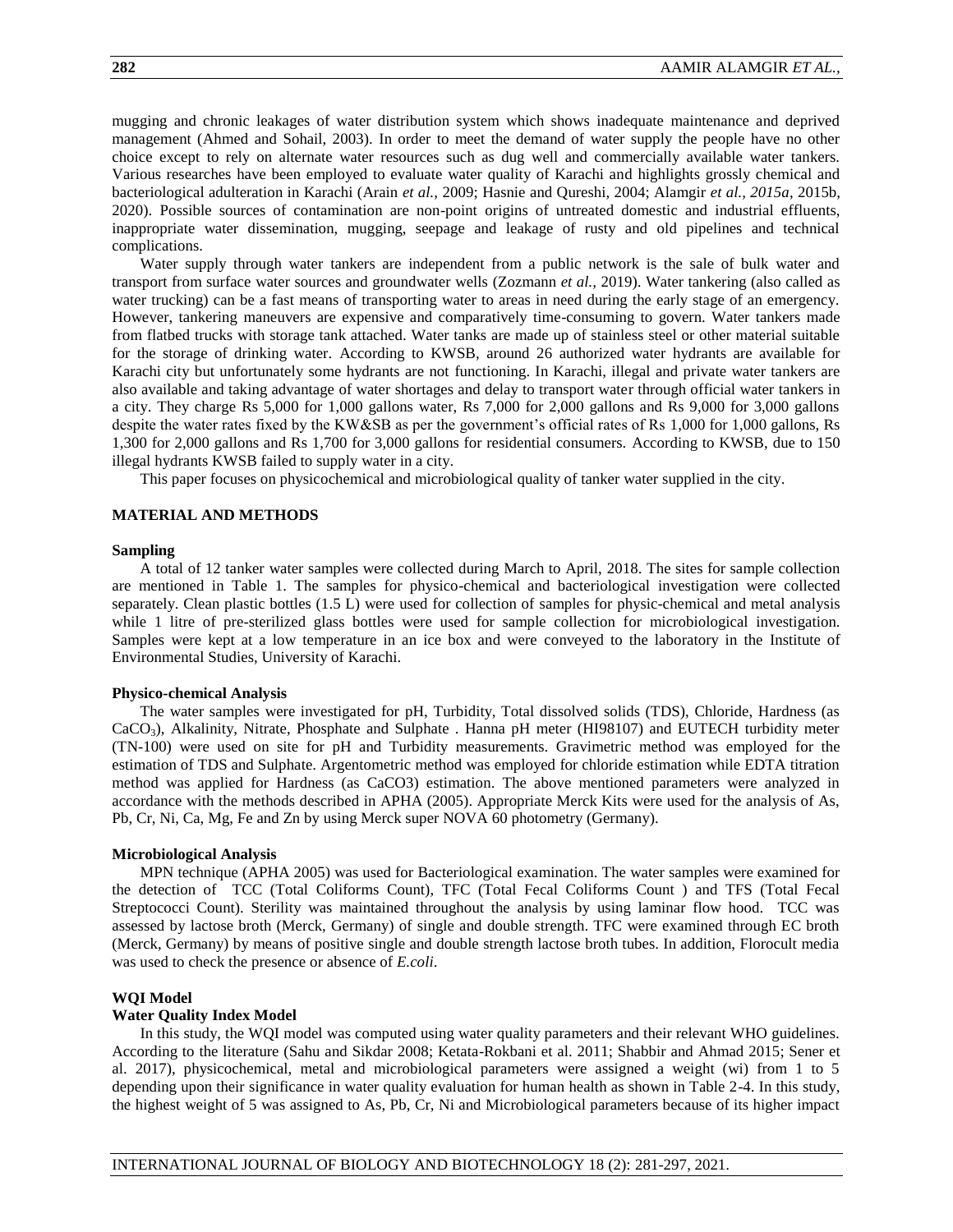on human health. To calculate, WQI three steps were followed. In the first step, the relative weight (Wi) was computed using Eq. (1) (Ketata-Rokbani et al. 2011).

 ∑ ……….…………………………………. (1)

Where Wi, wi and n were the relative weight, each parameter's assigned weight, and a total number of observed parameters, respectively, while the water quality rating scale (Qi) for each of the observed water quality parameters was calculated using Eq. (2).  $\overline{M}$ 

 ……….…………………………………. (2) 

Where Vo, and Vs were the observed levels of each parameter and each parameter's WHO threshold level. In the end, the WQI was calculated using Eq. (3).

∑ …………………………………. (3)

|                | Table 1. Sites for sample collection |                                |                                                                              |  |  |  |  |
|----------------|--------------------------------------|--------------------------------|------------------------------------------------------------------------------|--|--|--|--|
| S.NO           | <b>SAMPLE CODE</b>                   | <b>NAME OF HYDRANT</b>         | <b>SITE ADJACENT TO</b>                                                      |  |  |  |  |
| $\mathbf{1}$   | $T-1$                                | Safoora Goth Hydrant           | Safoora Goth Malir Cantt. Near Race Course<br>Ground                         |  |  |  |  |
| $\overline{c}$ | $T-2$                                | Nipa Hydrant                   | Gulshan-e-Iqbal Block 6, Near Nipa Aero<br>Club                              |  |  |  |  |
| 3              | $T-3$                                | Sakhi Hassan Hydrant           | Sakhi Hassan Chowrangi, Near D.C Office                                      |  |  |  |  |
| $\overline{4}$ | $T-4$                                | Sitara Pak Hydrant             | Nishtar Road, Near Filmistan Cinema, Tin<br>Hatti                            |  |  |  |  |
| 5              | $T-5$                                | Landhi-1 Future Colony Hydrant | Future Colony, Illahi Pumping<br>Station.<br>Landhi                          |  |  |  |  |
| 6              | $T-6$                                | Crush Plant Hydrant            | Crush Plant Hub Pumping Station                                              |  |  |  |  |
| 7              | $T-7$                                | Cattle Colony Hydrant          | Cattle Colony Road, 5 Mehran Highway Bin<br><b>Qasim Town</b>                |  |  |  |  |
| 8              | $T-8$                                | Baldia Hydrant                 | Football Ground 4, Baldia Town                                               |  |  |  |  |
| 9              | $T-9$                                | German School Hydrant          | Survey No.92, Ramzan Goth, Manghopir<br>Road                                 |  |  |  |  |
| 10             | $T-10$                               | Qasba-1 Hydrant                | Kati Pahari, Orangi                                                          |  |  |  |  |
| 11             | $T-11$                               | Shah Faisal Hydrant            | Shah Faisal Colony No.4                                                      |  |  |  |  |
| 12             | $T-12$                               | Chakra-2 Hydrant               | Plot No. 606, Near Maria Medical Center,<br>Korangi No.2 Chakra Goth Karachi |  |  |  |  |

Table 2. Relative weight of Physicochemical Parameters.

| Parameters      | <b>WHO</b> Guidelines | Weight wi | Relative weight Wi |
|-----------------|-----------------------|-----------|--------------------|
| pH              | 8.5                   | 3         | 0.11               |
| Turbidity (NTU) | 5                     | 3         | 0.11               |
| <b>TDS</b>      | 1000                  | 3         | 0.11               |
| Chloride        | 250                   | 3         | 0.11               |
| Hardness (mg/L) | 500                   | 2         | 0.07               |
| NO <sub>3</sub> | 12                    | 4         | 0.14               |
| PO <sub>4</sub> | 3                     | 4         | 0.14               |
| SO <sub>4</sub> | 250                   | 3         | 0.11               |
| Chlorine        | 0.5                   | 3         | 0.11               |
|                 |                       | $wi = 28$ | $Wi = 1.00$        |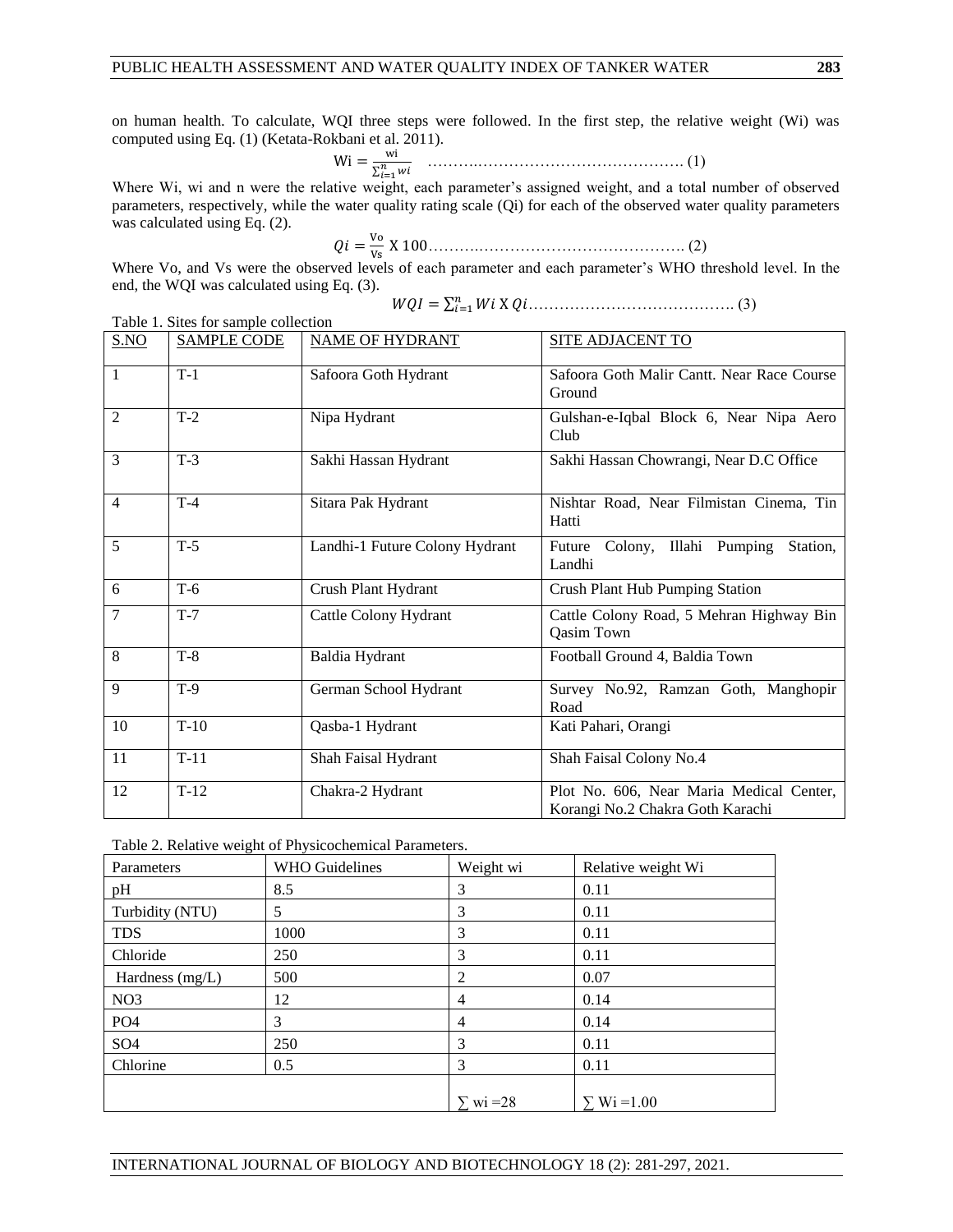| Parameters | <b>WHO Guidelines</b> | Weight wi       | Relative weight Wi |
|------------|-----------------------|-----------------|--------------------|
| Ca         | 150                   | 2               | 0.071428571        |
| Mg         | 100                   | 2               | 0.071428571        |
| As         | 0.01                  |                 | 0.178571429        |
| Pb         | 0.01                  | 5               | 0.178571429        |
| Cr         | 0.05                  | 5               | 0.178571429        |
| Fe         | 0.3                   | 2               | 0.071428571        |
| Zn         | 0.5                   | 2               | 0.071428571        |
| Ni         | 0.07                  |                 | 0.178571429        |
|            |                       | $\Sigma$ wi =28 | $\Sigma$ Wi = 1.00 |

Table 3. Relative weight of Metal parameters.

Table 4. Relative weight of Microbiological parameters.

| Parameters | WHO Guidelines | Weight wi     | Relative weight Wi |
|------------|----------------|---------------|--------------------|
| <b>TAC</b> |                |               | 0.25               |
| <b>TCC</b> |                |               | 0.25               |
| <b>TFC</b> |                |               | 0.25               |
| <b>TFS</b> |                |               | 0.25               |
|            |                | $\sum$ wi =20 | $\sum W_i = 1.00$  |

# **Statistical Analysis**

The data obtained through physico-chemical and bacteriological analysis was subjected to statistical software (STATISTICA, 99 Edition, Tulsa, Oklahoma) for computing descriptive statistics of each variable. Cluster analysis and principal component analysis (PCA) were also executed using the software mentioned above. Ward's method was used for Cluster analysis.

# **RESULTS AND DISCUSSION**

# **Physico-chemical Analysis**

The physico-chemical analyses of tanker water available in Karachi city are presented in Table 5.

# **pH**

In this study, mean pH value of  $7.325 \pm 0.062$  was noted for all the samples. Minimum (6.9) and maximum (7.7) pH were observed in T-2 (Nipa hydrant, Gulshan-e-Iqbal) and T-10 (Qasba hydrant, Orangi Town). This shows that the water samples are neutral and towards slightly alkaline but within the permissible limits set by NSDWQ (2008) and WHO (2011). These findings substantiate with the results of piped water of Shah Faisal Town (Alamgir *et al.,* 2019), Orangi Town (Alamgir *et al.,* 2015a) and Malir Town (Alamgir *et al.,* 2015b), Karachi.

# **Turbidity**

Turbidity in water bodies depends upon fine and colloidal suspended solids (Shittu *et al.,* 2008) reported that grossly turbid water are often provided auspicious environments for the growth of variety of disease causing bacteria and other parasites. During this research, all the water samples were below the guidelines set by NSDWQ (2008) and WHO (2011). Crush Plant Hub Pumping Station (T-6) reported highest turbidity level of 4.9 NTU while Shah Faisal Hydrant (T-11) registered lowest turbidity level of 0.16 NTU. Overall, mean turbidity level was 2.223±0.537 NTU. Turbidity of piped water in Shah Faisal Town (Alamgir et al. 2019) and Malir Town (Alamgir *et al.*, 2015b), Karachi counterparts the finding of this study.

# **TDS**

TDS involves the total amount of dissolved minerals existent in the water. Water TDS should be <1000 mg/L declared by WHO (2011) and NSDWQ (2008). During this research, TDS value varied from 460 to 1471 mg/L with an average of  $850\pm106.55$  mg/L. Only 4 samples out of 12, go across the limits for drinking water (Table 2). These samples belongs to German School (T-9), Qasba-1 (T-10), Shah Faisal (T-11) and Chakra (T-12) hydrants. Change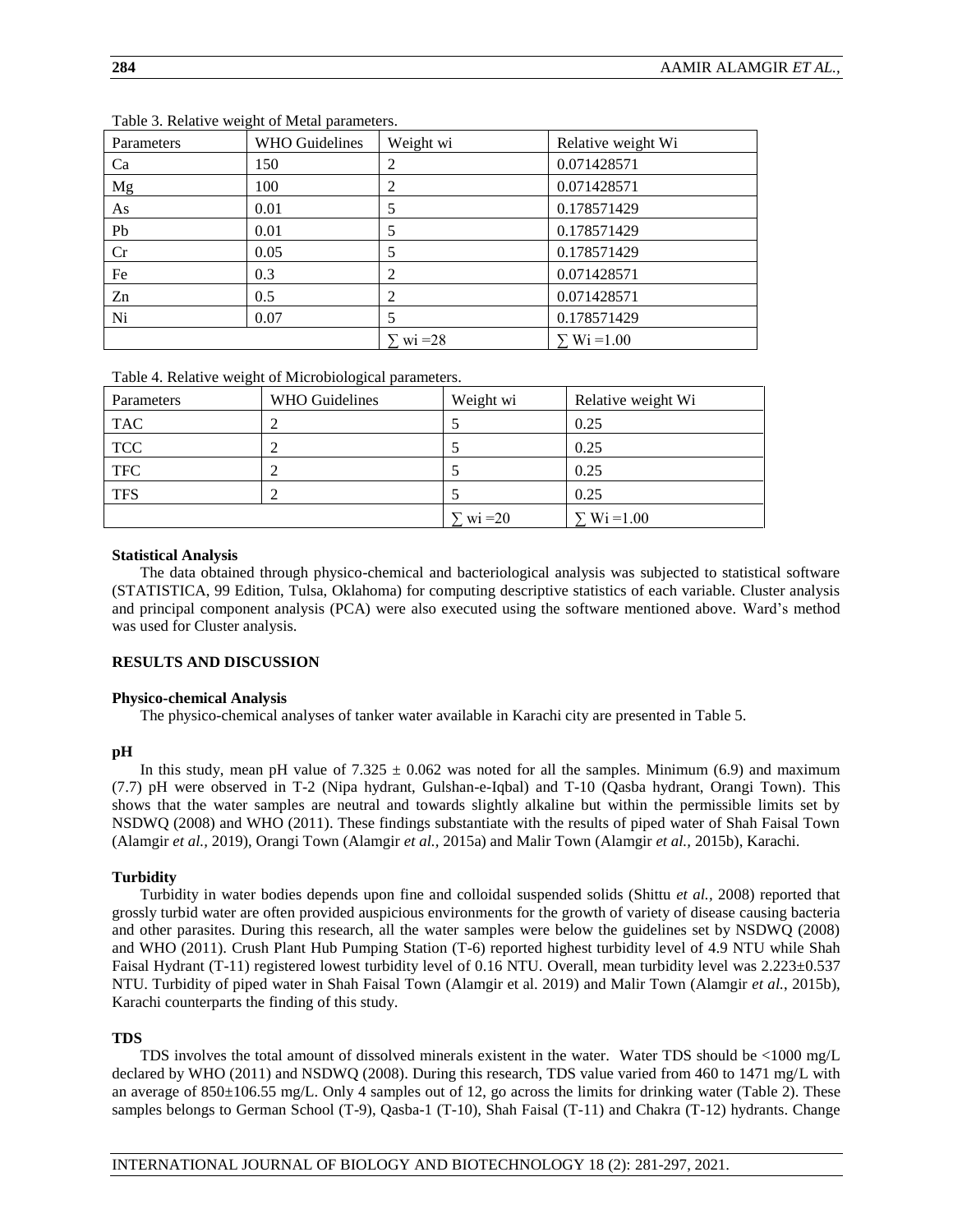in water taste (salty) is the indication of high TDS level in water. Moreover, excessive discoloration or corrosion may appears in domestic instruments and water pipes due to elevated TDS concentration (Ahamed *et al.,* 2013).

#### **Chloride**

Chloride in water is considered to be safe at low concentration to humans but it could amend water taste at a concentration of  $>250$  mg/L. In this study, mean chloride value 71.266  $\pm$  11.75 mg/L was observed. Result of all the samples were well within the guidelines proposed by WHO (2011) and NSDWQ (2008). These findings validates with the results of Shah Faisal Town (Alamgir *et al.,* 2019), Orangi Town (Alamgir *et al.,* 2015a) and Malir Town (Alamgir *et al.,* 2015b) Karachi.

### **Hardness**

From Table 5, the mean concentration of total hardness is  $503.667 \pm 76.26$  mg/L during this study. Maximum hardness (1076 mg/L) was observed in T-9 (German School Hydrant) while minimum hardness (288 mg/L) was noted in T-7 (Cattle colony Hydrant). In this study, 41.67 % samples crossed hardness guideline set by WHO (2011) and NSDWQ (2008). Water hardness > 500 mg/L would have adverse health effects on human and may be responsible for kidney stone formation and cardiovascular diseases. Unnecessary usage of soap and detergents occurs due to high hardness in water.

#### **Alkalinity**

Water Alkalinity is the capability of water to neutralize acid. Presence of Bicarbonates, Carbonates and hydroxyl ions are responsible for alkalinity in water. In this study, Alkalinity of 12 samples was within the WHO guideline of 300 mg/l with a mean value of  $115\pm6.33$  mg/l.

#### **Nitrate**

Nitrate contaminated water is accountable for blue baby syndrome (Methemoglobinemia). Elevated nitrate content in water available in Sindh and Punjab (Tahir and Rasheed, 2008) and is attributed due to agricultural runoff (Pak EPA, 2005). From Table 2, all the samples were well within the maximum allowable limit set by WHO (2011) and NSDWQ (2008).

# **Phosphate**

The mean concentration of phosphate was found to be  $4.10\pm0.64$  mg/L and varied from 0.93 (T-6) to 8.74 (T-5) mg/L, respectively. Non point anthropogenic sources and discharge of inorganic fertilizers from nearby agriculture fields could be major sources. Addition of 1 µg/L of Phosphate augmented bacteriological growth considerably in water (Miettinen *et al.,* 1997).

#### **Sulphate**

Sulphate is a non-toxic anion, copiously present in almost all water bodies and originated from dissolution of salts of sulfuric acid. Sun *et al.*, (2019) reported that high level of sulphate is responsible for catharsis, gastrointestinal impatience and dehydration. Maximum allowable limit for sulphate is 250 mg/L set by WHO(2011). During this study, only 1 sample collected from Shah Faisal hydrant (T-11) showed 321 mg/L sulphate which was beyond the WHO limit. Alamgir *et al.,* (2019) has already reported maximum sulphate concentration of 361 mg/L from piped water sample collected from Drigh road, Shah Faisal town, Karachi. Mean sulphate level of 150.608±22.99 mg/L was observed with a minimum level of 63 mg/L (T-2, Nipa Hydrant) in this study. Similarly, 65.47 to 396.4 mg/L sulphate was observed in tap water of 9 different locations of Karachi by Kazi (2014).

Heavy metals are persistence in environment and bioaccumulation capacity gives important consideration to recognize the prospective threat of perilous heavy metals in water bodies (Alves *et al.,* 2014; Misaghi *et al.*, 2017; Kumar et al. 2020). Table 6 presents the metal concentrations of tanker water. Mean metal concentration were in the order of  $Ca > Mg > Zn > Pb > Ni > Fe > As > Cr$  over all the samples.

### **Arsenic**

Khan *et al.*, (2004) reported that higher As level (>150 ppb) in tanker water of Karachi. They also indicated that piped water supplied to the city having As contents >150 ppb. While Jaleel *et al.,* (2001) reported absence of As in tanker water of Karachi. Alamgir *et al.,* (2020) already reported maximum As concentration of 0.092 mg/L in piped water available in Saddar Town, Karachi. All the water samples except (T-4) having arsenic contamination above maximum permissible limit set by WHO (2011) in this study. The average As concentration of 0.076±0.016 mg/L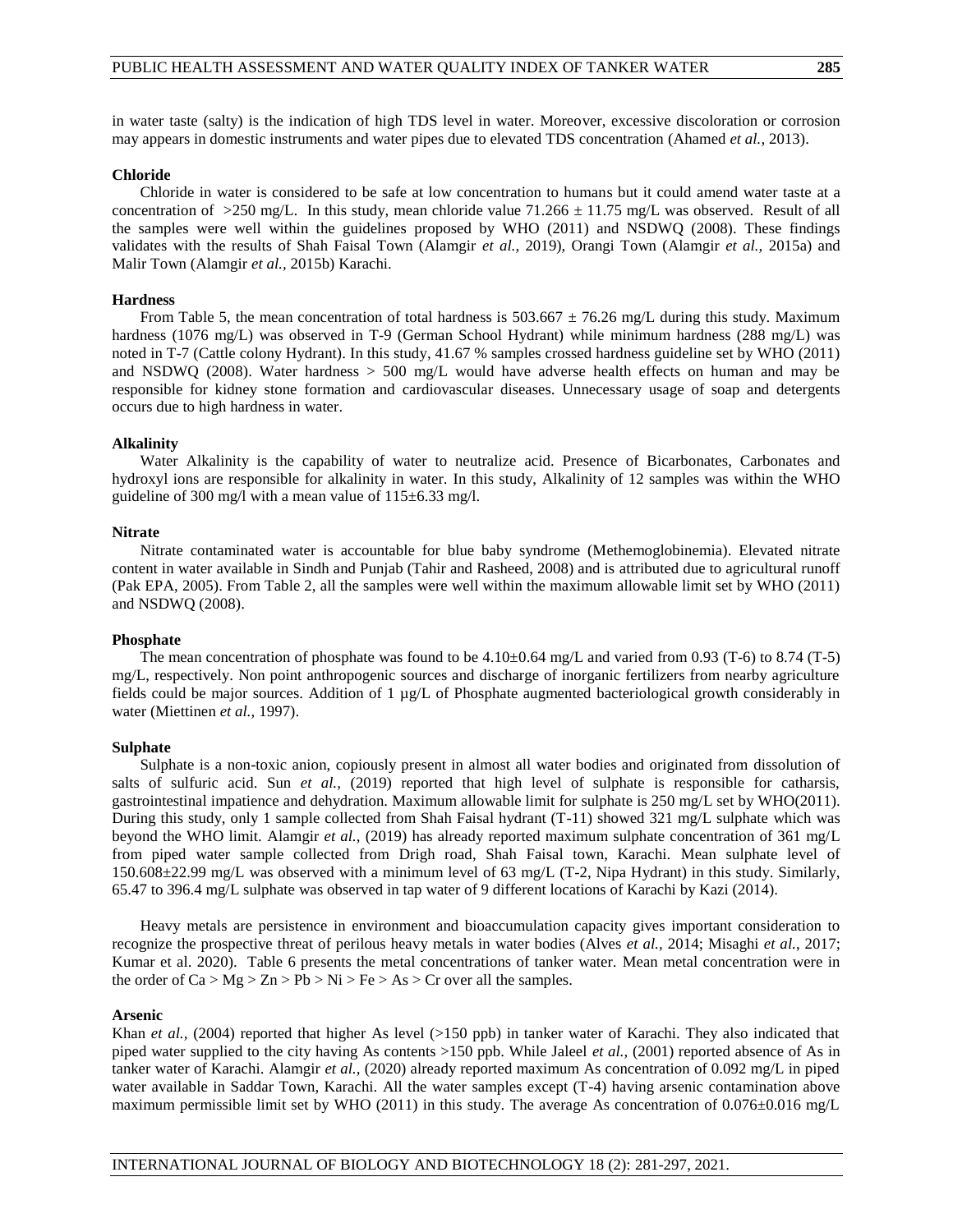was noted. Highest As concentration of 0.179 mg/L was noted in T-11 (Shah Faisal Hydrant). Long term uses of As contaminated water even in low level may cause diabetes, lung and heart diseases, cancer and disruption in cell communication (Järup, 2003).

|                        | pH                   | <b>Turbidity</b><br>(NTU) | <b>TDS</b>          | <b>Chloride</b>       | <b>Hardness</b>        | <b>Alkalinity</b> | <b>Nitrate</b>      | <b>PO4</b>         | SO <sub>4</sub>       |
|------------------------|----------------------|---------------------------|---------------------|-----------------------|------------------------|-------------------|---------------------|--------------------|-----------------------|
| <b>Sample</b><br>Code  |                      |                           |                     |                       |                        |                   |                     |                    |                       |
| $T-1$                  |                      |                           |                     |                       |                        |                   |                     |                    |                       |
|                        | 7.3                  | 3.04                      | 547                 | 49.984                | 344                    | 100               | 9.8                 | 4.51               | 87                    |
| $T-2$                  | 6.9                  | 2.05                      | 580                 | 53.983                | 320                    | 80                | 7.1                 | 3.68               | 63                    |
| $T-3$                  | 7.4                  | 4.5                       | 460                 | 43.986                | 332                    | 120               | 10.8                | 1.74               | 101                   |
| $T-4$                  | 7.6                  | 3.9                       | 530                 | 48.987                | 360                    | 140               | 5.6                 | 5.92               | 94                    |
| $T-5$                  |                      |                           |                     |                       |                        |                   |                     |                    |                       |
|                        | 7.2                  | 3.2                       | 670                 | 45.985                | 292                    | 100               | 8.3                 | 8.74               | 103                   |
| $T-6$                  | 7.3                  | 4.9                       | 680                 | 37.988                | 312                    | 110               | 4.1                 | 0.93               | 141                   |
| $T-7$                  |                      |                           |                     |                       |                        |                   |                     |                    |                       |
|                        | 7.2                  | 3.7                       | 510                 | 27.89                 | 288                    | 90                | 3.6                 | 2.78               | 121                   |
| $T-8$                  | $7.1\,$              | 0.16                      | 987                 | 47.985                | 508                    | 100               | 11.3                | 4.47               | 118.3                 |
| <b>T-9</b>             | 7.4                  | 0.25                      | 1471                | 141.3                 | 1076                   | 130               | 13.6                | 6.62               | 247                   |
| $T-10$                 | 7.7                  | 0.63                      | 1204                | 128.4                 | 596                    | 150               | 9.7                 | 1.87               | 162                   |
| $T-11$                 | 7.3                  | 0.16                      | 1314                | 104.6                 | 875                    | 120               | 15.6                | 4.66               | 321                   |
|                        |                      |                           |                     |                       |                        |                   |                     |                    |                       |
| $T-12$                 | $7.5\,$              | 0.18                      | 1247                | 124.1                 | 741                    | 140               | 14.7                | 3.28               | 249                   |
| Mean $\pm$ SE          | $7.325 \pm$<br>0.062 | $2.223 \pm$<br>0.537      | $850 \pm$<br>106.55 | 71.266 $\pm$<br>11.75 | 503.667 $\pm$<br>76.26 | $115 \pm$<br>6.33 | $9.517 \pm$<br>1.14 | $4.10 \pm$<br>0.64 | $150.60 \pm$<br>22.99 |
| Min-Max                | 6.9-7.7              | 0.16-4.9                  | 460-1471            | 27.89-<br>141.3       | 288-1076               | 80-150            | $3.6 - 15.6$        | 0.93-8.74          | 63-321                |
|                        |                      |                           |                     |                       |                        |                   |                     |                    |                       |
| $\%$ CV                | 2.98                 | 83.75                     | 43.43               | 57.13                 | 52.45                  | 19.09             | 41.61               | 54.54              | 52.89                 |
| <b>WHO</b><br>(2011)   | $6.5 - 8.5$          | 5                         | < 1000              | 250                   | 500                    | 300               | $50\,$              | N/A                | 250                   |
| <b>NSDWQ</b><br>(2008) | $6.5 - 8.5$          | $<\!\!5$                  | $<\!\!1000$         | $<$ 250 $\,$          | $<$ 500 $\,$           | $\rm N/A$         | $< \!\! 50$         | $\rm N/A$          | $\rm N/A$             |

Table 5 Physico-chemical analysis of Tanker water available in Karachi city.

NSDWQ= National Standards for Drinking Water Quality, 2008 , Ministry of Environment, Government of Pakistan; N/A= Not available, %CV= percent Coefficient of Variance

#### **Lead**

During this study, all the samples were heavily contaminated with lead and exceeded the maximum allowable limit of WHO (2011) and NSDWQ (2008). Pb concentration fluctuated between 0.28 to 3.36 mg/L with a mean concentration of 1.774±0.29 mg/L, respectively. Highest Pb concentration was observed at German School Hydrant, Manghopir (T-9). Jaleel *et al.*, (2001) has already mentioned average concentration of Pb of 0.3734±0.0062 mg/L in tanker water available in Karachi. Similarly, Haq *et al.,* (2011) reported mean Pb level of 0.0771 mg/L in tap water supplied to Karachi city. Cross contamination with untreated industrial discharge are the major sources of Pb. Sherlock *et al.,* (1986) and Hozhabri *et al.,* (2004) mentioned a positive relationship of elevated Pb concentration in blood with the use of drinking water polluted with Pb. This contaminated water is liable for variety of health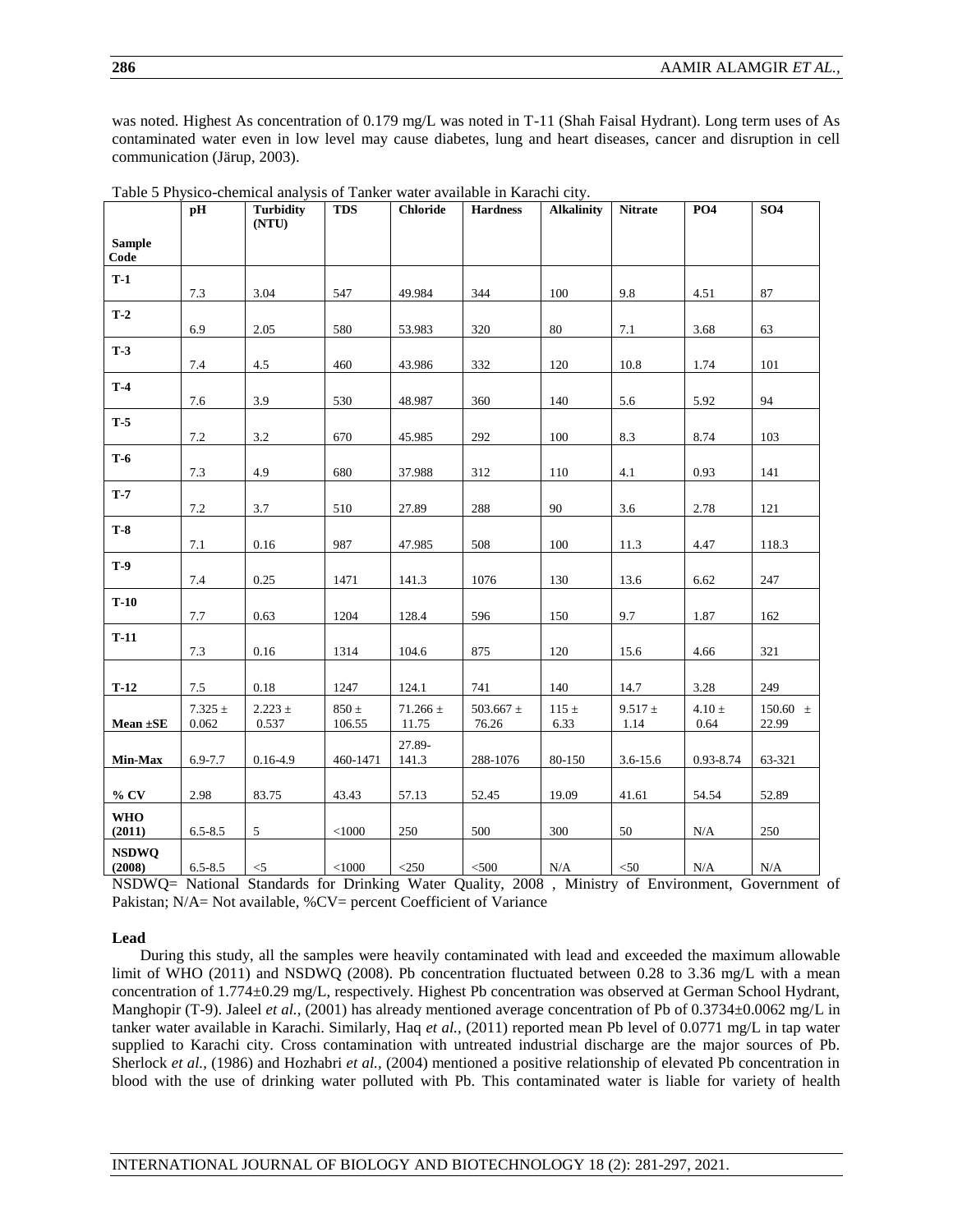vulnerabilities (Rahman *et al.,* 1994). Long-lasting lead poisoning symptoms are headaches, sleeplessness, gastrointestinal, joint pains, fatigue and tetchiness.

#### **Chromium**

Chromium is widely used in industries such as glass manufacturing, electroplating, dyes and paint, tannery, chemicals and steel alloy (Das and Mishra 2010). Cr (III) and Cr (VI) are two oxidation states usually present in the environment. IARC (International Agency for Research on Cancer) placed Cr (VI) in Group 1 (human carcinogen) and Cr (III) in Group 3 (not classifiable as to its carcinogenicity to humans) (IARC 2015). Cr (VI) is highly soluble in water, prominently reactive and having capability to enter into living cells as compared to Cr (III) (Alloway 2012, Emsley 2001, Kotas and Stasicka, 2000, Rai et al., 1987). Furthermore, it has been reported that bioavailable form of Cr is Cr (VI) which is extremely cancer-causing via ingestion (OHHEA 2011, Stern 2010; Smith and Steinmaus 2009; Beaumont *et al.,* 2008; Smith, 2008; Sedman *et al.,* 2006; Costa 2003; Proctor *et al.,* 2002; O'Flaherty 1996). In addition, reproductive toxicity due to Cr (VI) in male and female has been reported (Marouani *et al.,* 2015; Tiwari *et al.,* 2012).

From Table 6, it is obvious that chromium value fluctuated between 0.01 to 0.21 mg/l with a mean value of  $0.071 \pm 0.016$  mg/l during this study. Chakra-2 Hydrant, Korangi (T-12) have highest Cr concentration. This site is close to KIA (Korangi Industrial Area) and confirms cross contamination from untreated industrial effluent. From Table 6, it can also be seen that only 5 samples out of 12 were well within the guidelines set by WHO (2011) and NSDWQ (2008). These results agree with the finding of Jaleel *et al.,* (2001).

#### **Nickel**

Ni and its alloys are extensively used in food, metallurgical, chemical industries. In general, <10 µg/L Ni present in drinking water (Cempel and Nikel, 2006). Ni oral bioavailability via drinking water is as high as around 27 % as compared to food which is only 1 % (ATSDR, 2005). From Table 6, all the samples failed to meet the guidelines provided by WHO (2011) and NSDWQ (2008) with a mean Ni level of 0.856±0.14 mg/L. Highest Ni level (1.87 mg/l) was observed in T-7 (Cattle Colony). Ni is carcinogenic, neurotoxic, hematotoxic, hepatotoxic, immunotoxic and effects on pulmonary and reproductive systems (Das *et al.,* 2008)

#### **Calcium**

Daily calcium requirement for an adult is 1000 mg to do work accurately. Just about, 95 % calcium deposited on bones and teeth in humans. Maximum allowable limit for calcium in drinking water are 75 mg/L and 200 mg/L prescribed by WHO (2011) and PSQCA (2002). In this study, all the samples are well within the guidelines and having mean concentration of 46.216±2.31 mg/L (Table 6). The current outcomes of calcium allied with piped water results of Shah Faisal Town (Alamgir et al., 2019) (51.68 mg/l) and Malir Town (53.85 mg/L) (Alamgir *et al.,* 2015b). Elevated concentration of calcium is detrimental for washing, laundering and bathing.

#### **Magnesium**

Magnesium in water is vital for living things due to its greater bioavailability. As compared to food, Mg is readily absorbed in water as hydrated ions (Theophanides *et al.,* 1990; Durlach, 1989). Around 25 g of Mg found in human body (60 % stored in bones). From Table 6, it can be noticed that Mg content in water is fairly lower than Ca. Mg content varied from 6.77 to13.76 mg/l with an average of  $11.223 \pm 0.56$  mg/L, respectively. All the samples were below the guideline of 150 mg/L set by WHO (1996). It is estimated that intake of nutritional magnesium is less than the prescribed value of 6 mg/ Kg (Durlach, 1989). Consumption of water having magnesium could be helpful for marginal Mg deficit peoples (Haring and Delft, 1981).

#### **Iron**

Iron plays an important role in the nourishment of humans. Water is deliberated unhealthy having zero iron content (Sharath *et al.,* 2018). In this examination, all the samples have low iron content as compared to WHO (2011) with a mean value of  $0.27 \pm 0.03$  mg/L Maximum iron content of 0.54 mg/l was observed in T-12 (Chakra-2) Hydrant, Korangi). Jaleel *et al.,* (2001) already reported mean iron content of 0.6025±0.0591 in Tanker water available in Karachi.

### **Zinc**

In this study, Zn level ranged from 0.37 to 11.23 mg/L with an average of 4.866±1.01 mg/L. 58.34 % samples exceed with the WHO guideline. Maximum Zn level was noted at T-11 (Shah Faisal Hydrant). These findings provide much higher values as compared to the findings of Jaleel *et al.,* (2001). Zn is nontoxic metal (NAS/ NRC,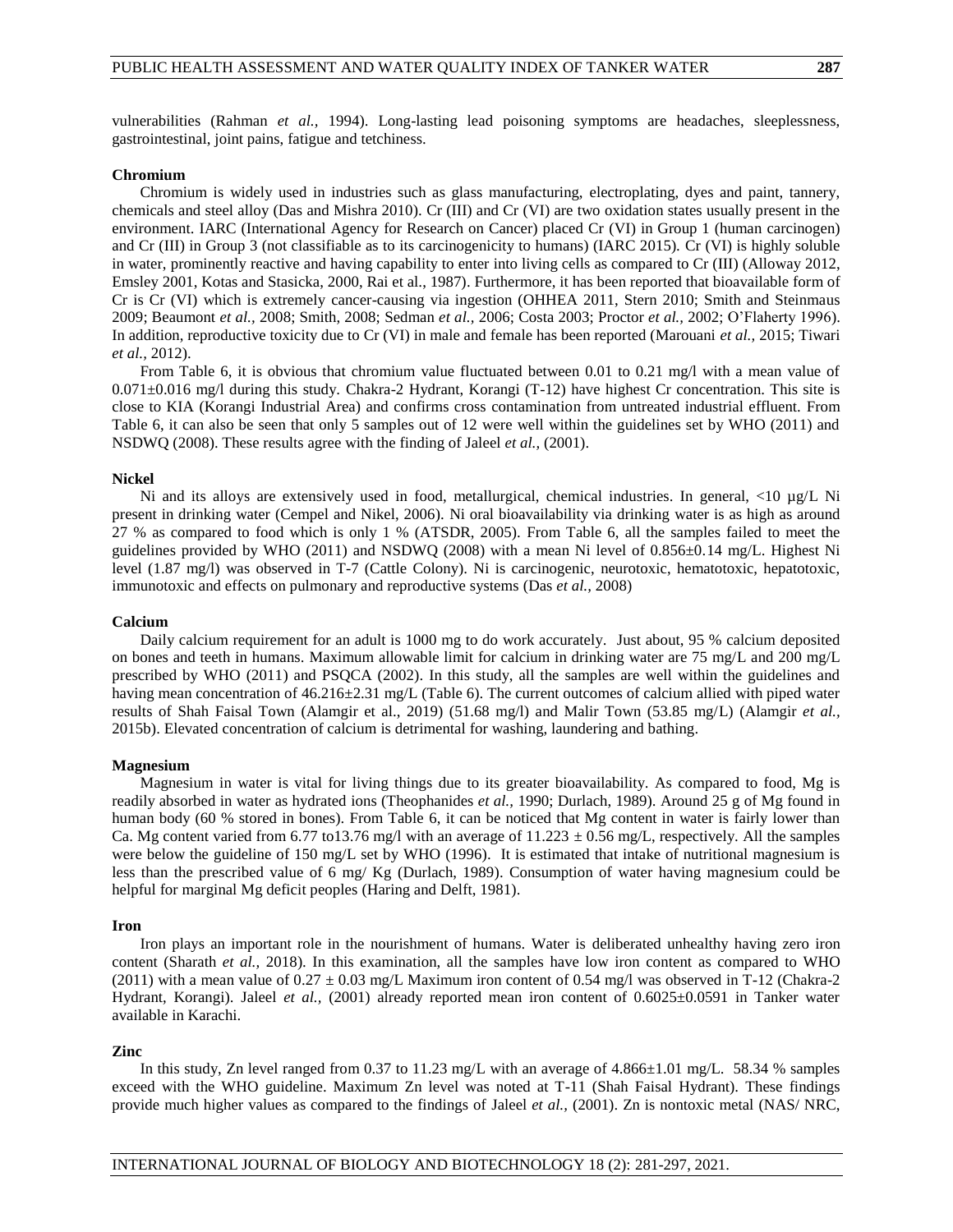1980) extensively used and released in huge amount in manufacturing of paints, fabrics, ceramics, sun block and batteries (Sawyerr, *et al.,* 2019; Dimirkou and Doula, 2008).

| <b>Sample</b>        |                   |                  |                   |                  |                   |                   |                  |                  |
|----------------------|-------------------|------------------|-------------------|------------------|-------------------|-------------------|------------------|------------------|
| Code                 | As                | Pb               | Cr                | Ni               | Ca                | Mg                | Fe               | Zn               |
| $T-1$                | 0.045             | 2.13             | 0.01              | 0.38             | 49.984            | 12.14             | 0.19             | 9.4              |
| $T-2$                |                   |                  |                   |                  |                   |                   |                  |                  |
|                      | 0.078             | 1.55             | 0.04              | 0.71             | 53.983            | 13.11             | 0.23             | 7.1              |
| $T-3$                | 0.015             | 0.48             | 0.06              | 1.41             | 43.986            | 10.68             | 0.11             | 2.3              |
| $T-4$                |                   |                  |                   |                  |                   |                   |                  |                  |
|                      | <b>BDL</b>        | 1.07             | 0.02              | 0.63             | 48.987            | 11.90             | 0.26             | 1.5              |
| $T-5$                | 0.033             | 0.68             | 0.03              | 0.25             | 45.985            | 11.17             | 0.15             | 0.37             |
| $T-6$                | 0.074             | 3.11             | 0.05              | 1.33             | 37.988            | 9.22              | 0.26             | 1.28             |
| $T-7$                |                   |                  |                   |                  |                   |                   |                  |                  |
|                      | 0.125             | 2.19             | 0.04              | 1.87             | 27.89             | 6.77              | 0.21             | 5.32             |
| $T-8$                |                   |                  |                   |                  |                   |                   |                  |                  |
|                      | 0.088             | 0.28             | 0.09              | 0.71             | 47.985            | 11.65             | 0.31             | 4.17             |
| <b>T-9</b>           | 0.178             | 3.36             | 0.08              | 0.92             | 55.1              | 13.38             | 0.47             | 2.69             |
| $T-10$               |                   |                  |                   |                  |                   |                   |                  |                  |
|                      | 0.038             | 2.48             | 0.13              | 0.37             | 56.7              | 13.77             | 0.19             | 8.64             |
| $T-11$               | 0.179             | 2.55             | 0.096             | 0.48             | 44.2              | 10.73             | 0.33             | 11.23            |
|                      |                   |                  |                   |                  |                   |                   |                  |                  |
| $T-12$               | 0.056             | 1.41             | 0.21              | 1.21             | 41.8              | 10.15             | 0.54             | 4.39             |
|                      |                   |                  |                   |                  |                   |                   |                  |                  |
| $Mean \pm SE$        | $0.076 \pm 0.016$ | $1.774 \pm 0.29$ | $0.071 \pm 0.016$ | $0.856 \pm 0.14$ | $46.216 \pm 2.31$ | $11.223 \pm 0.56$ | $0.271 \pm 0.03$ | $4.866 \pm 1.01$ |
| Min-Max              | 0.015-0.179       | 0.28-3.36        | $0.01 - 0.21$     | $0.25 - 1.87$    | 27.89-56.7        | 6.77-13.76        | $0.11 - 0.54$    | 0.37-11.23       |
|                      |                   |                  |                   |                  |                   |                   |                  |                  |
| $%$ CV               | 77.30             | 57.59            | 78.34             | 58.47            | 17.34             | 17.34<br>N/A      | 46.74<br>3.0     | 72.51            |
| <b>WHO</b><br>(2011) | 0.01              | 0.01             | 0.05              | 0.07             | 75                |                   |                  | 3.0              |
| <b>NSDWQ</b>         |                   |                  |                   |                  |                   | N/A               | N/A              |                  |
| (2008)               | < 0.05            | < 0.05           | < 0.05            | < 0.02           | N/A               |                   |                  | 5.0              |

| Table 6. Metal analysis of Tanker water available in Karachi city. |  |  |
|--------------------------------------------------------------------|--|--|
|                                                                    |  |  |

NSDWQ= National Standards for Drinking Water Quality, 2008 , Ministry of Environment, Government of Pakistan; N/A= Not available, %CV= percent Coefficient of Variance

#### **Microbiological Analysis**

Microbiological analysis of water is the most important part in context to waterborne ailments (Bain *et al.,* 2014). Table 7 provides the microbiological analysis of Tanker water available in Karachi city. According to WHO (2011) guidelines there should be no coliform in treated water. Coliforms are the indicator of bacterial contamination and particularly fecal pollution. The presence of coliforms indicates the biological hazards of drinking water (LeChevallier et al., 1991). During this assessment, only 3 samples (25%) out of 12 samples were fit for human use.

According to Table 7 , 41.67 % samples had >2400 (MPN/100ml) both Total Coliform Count and Total fecal coliform count while 8.33 % and 16.67 % samples had 460 and 150 (MPN/100mL) TCC. Similarly, only 1 sample have 460 (MPN/100mL) TFC and 16.671% receives 93 (MPN/100mL) TFC. Total Fecal Streptococci count of 7, 4 and 3 (MPN/100mL) in 16.67%, 25% and 8.33% samples, only 5 samples out of 12 have <3 (MPN/100mL) TFS. The outcomes of the current study are in accordance with the findings of Amin *et al.,* (2019), Alamgir *et al.,* (2017), Hussain *et al.,* (2014) and Shaikh *et al.,* (2008) where they have stated that water supplied to Karachi city is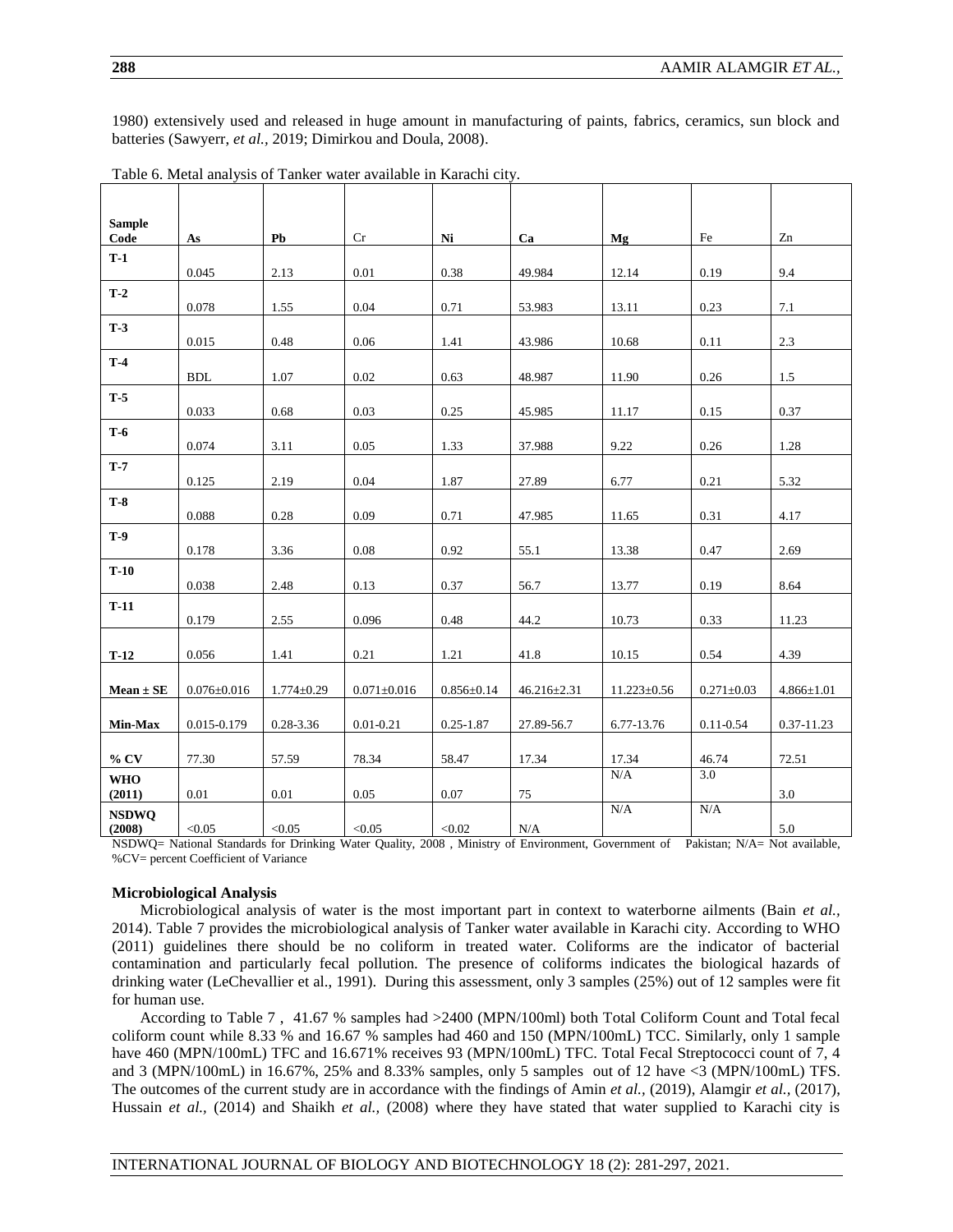adulterated with microorganisms and it is credited to prevailing deprived sanitation facilities, unsuitable water distribution system, non-point sources of untreated domestic and industrial effluents, technical complications, seepage and leakages of old rusty pipe lines. Moreover, unhygienic condition of water tankers and delivery pipes were also another source of contamination found in this assessment.

Meyberck *et al.*, (1985) reported that fecal coliforms up to  $10^6$ cfu/100 ml are commonly detected in India, Bangladesh Indonesia and Pakistan. Gastroenteritis, diarrhea and vomiting also associated with waterborne disease and people do not have alternate source for the consumption of potable water (Kistemann *et al.,* 2001). Mehmood *et al.,* (2014) has been reported that water samples collected from lower Sindh were highly contaminated with fecal coliforms and fecal streptococci in post monsoon seasons and their source are derived from human and animal waste. Shar *et al.*, (2010) also reported 25% pre-storage and 100 % post storage water samples in Rohri city were highly contaminated with total coliforms. Similarly, Kandhar and Ansari (1998) reported that the Hyderabad inhabitants were supplied un-chlorinated and fecally contaminated drinking water mostly in summer.

Presence of *Escherichia coli* showing fecal contamination (Ram *et al.,* 2009). Alamgir *et al.,* (2015c) reported that piped water supplied to District Korangi were highly contaminated with *E.coli*. Existence of *E. coli* in 9 samples (75%) was observed during this study. In water bodies, presence of faecal coliform and *E. coli* indicated the source of human and animal waste in it. These waste causing different disease like cramps, diarrhoea, nausea, headache or other symptoms. These microbes may pose a serious health issues for infants, young children and people with severely compromised immune systems (Hasnie and Qureshi, 2004). *E. coli* are always present in feces; most of the strains are not pathogenic, although some strains can cause diarrhoea. Untreated water supplies are the main sources of fecal coliform (Hasnie and Qureshi, 2004). Possible sources of pathogens are cross contamination of untreated domestic and industrial effluent into rusty and leaked water pipelines, faulty and obsolete water distribution network, improper sewerage system, runoff, storm water which was noted during collection of samples. Subsequently, the Karachi individuals hardly discomfort about the water quality, they unwittingly drink adulterated water that is accountable for water borne disorders.

| <b>Sample</b><br>(Present<br>E.coli<br>Code |                    | <b>MPN/100mL</b> |             |                         |                |  |
|---------------------------------------------|--------------------|------------------|-------------|-------------------------|----------------|--|
|                                             | <b>OR Absent</b> ) | <b>TCC</b>       | <b>TFC</b>  | <b>TFS</b>              | <b>Remarks</b> |  |
| $T-1$                                       | <b>Present</b>     | $\geq$ 2400      | $\geq$ 2400 | $\mathbf{3}$            | <b>UFHC</b>    |  |
| $T-2$                                       | <b>Absent</b>      | $\leq$ 3         | $\leq$ 3    | $\leq$ 3                | <b>FHC</b>     |  |
| $T-3$                                       | <b>Absent</b>      | $\leq$ 3         | $\leq$ 3    | $<$ 3                   | <b>FHC</b>     |  |
| $T-4$                                       | <b>Present</b>     | 150              | 93          | $\overline{\mathbf{4}}$ | <b>UFHC</b>    |  |
| $T-5$                                       | <b>Present</b>     | $\geq$ 2400      | $\geq$ 2400 | 7                       | <b>UFHC</b>    |  |
| $T-6$                                       | <b>Present</b>     | 21               | 3           | $<$ 3                   | <b>UFHC</b>    |  |
| $T-7$                                       | <b>Present</b>     | 150              | 93          | $\boldsymbol{4}$        | <b>UFHC</b>    |  |
| $T-8$                                       | <b>Present</b>     | $\geq$ 2400      | $\geq$ 2400 | $\overline{\mathbf{4}}$ | <b>UFHC</b>    |  |
| <b>T-9</b>                                  | <b>Present</b>     | $\geq$ 2400      | $\geq$ 2400 | 7                       | <b>UFHC</b>    |  |
| $T-10$                                      | <b>Present</b>     | 460              | 460         | $<$ 3                   | <b>UFHC</b>    |  |
| $T-11$                                      | <b>Absent</b>      | $\leq$ 3         | $\leq$ 3    | $<$ 3                   | <b>FHC</b>     |  |
| $T-12$                                      | <b>Present</b>     | $\geq$ 2400      | $\geq$ 2400 | 11                      | <b>UFHC</b>    |  |

Table 7. Microbiological analysis of Tanker water available in Karachi city.

TCC = Total Coliform Count; TFC = Total fecal coliform count; TFS= Total fecal Streptococci; UFHC = Unfit for human consumption; FHC = Fit for human consumption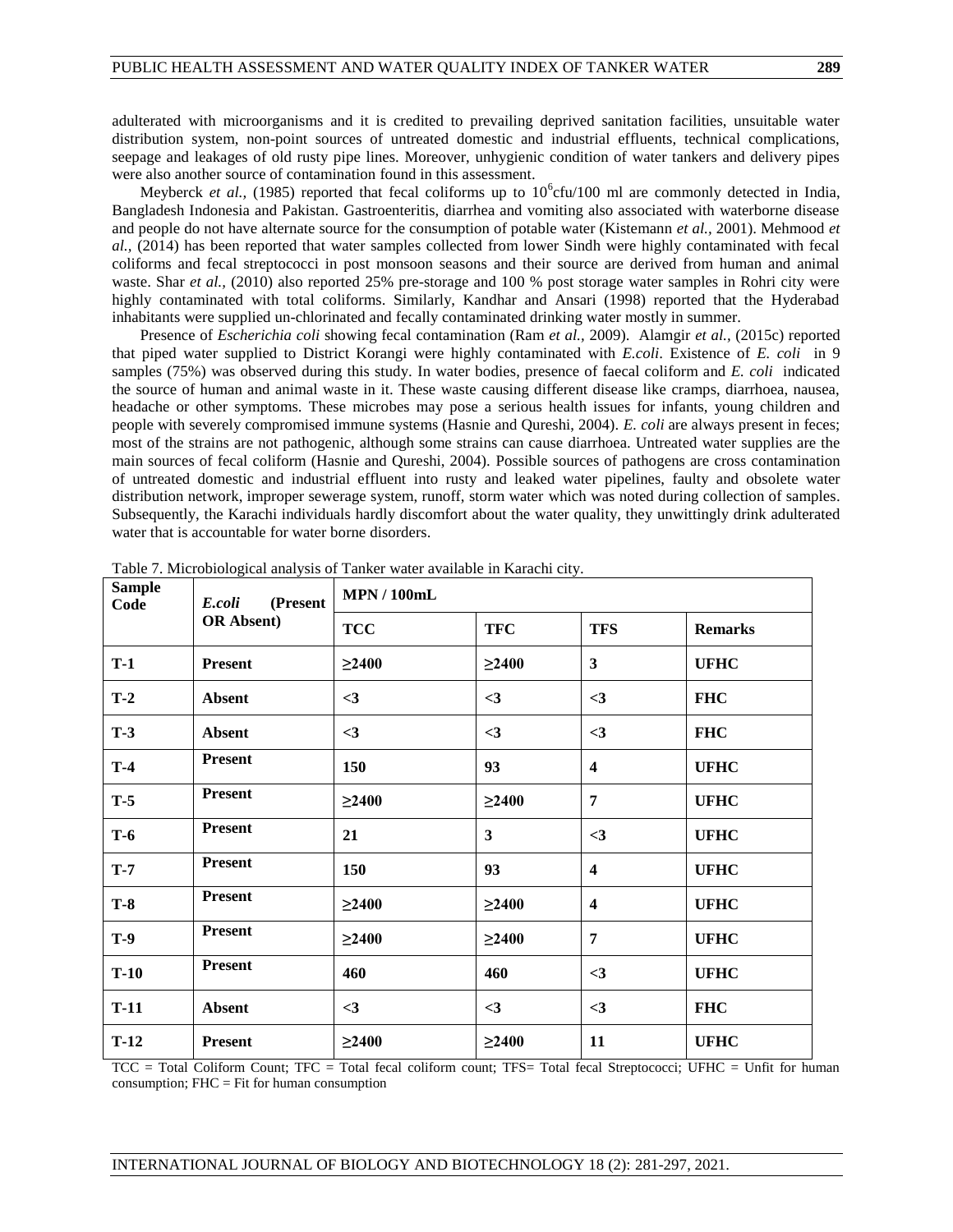# **Water Quality Index**

Different models of WQI have been established and applied to appraise the quality of surface and groundwater for drinking purposes. WQI model is one of the most effective assessment tools, which transforms a complex set of water quality data into a simple and single non-dimensional form (Ketata-Rokbani et al. 2011; Shabbir and Ahmad 2015; Ewaid and Abed 2017; Khangembam and Kshetrimayum 2019). Therefore, the water suitability in this study was investigated on the basis of WQI models as proposed by Shabbir and Ahmad (2015). To evaluate drinking water suitability, this model is applied by many water investigators worldwide (Singh et al. 2015). Water is generally categorized into five sets in terms of WQI (Sahu and Sikdar 2008; Ketata-Rokbani et al. 2011; Shabbir and Ahmad 2015). The classes of water are excellent (WQI < 50), good (WQI, 50–100), poor (WQI, 100–200), very poor (WQI, 200–300), and unfit for drinking purpose (WQI > 300).

# **WQI in terms of Physico-chemical Characteristics**

In the current examination the WQI of Tanker water with respect to physico-chemical parameters are presented in Table 8. The mean WQI of all the samples were 67.18 and ranged from 49.09-99.7. All the samples were in good quality except T-6 (WQI <50) which categorized excellent quality. It has been reported that WQI of underground water in New Karachi town was >180 and unfit for drinking use (Khan and Qureshi, 2018). Solangi et al., (2019) indicated that 57 % and 15 % samples collected from district Thatta were found to be poor and unfit for human use on the basis of WQI.

| Sample code | <b>WQI</b> | <b>Remarks</b> |
|-------------|------------|----------------|
| $T-1$       | 61.20      | Good           |
|             |            |                |
| $T-2$       | 52.21      | Good           |
| $T-3$       | 50.90      | Good           |
|             |            |                |
| $T-4$       | 70.53      | Good           |
| $T-5$       | 83         | Good           |
| $T-6$       | 49.09      | Excellent      |
| $T-7$       | 51.20      | Good           |
| $T-8$       | 63.41      | Good           |
| $T-9$       | 99.70      | Good           |
| $T-10$      | 62.39      | Good           |
| $T-11$      | 86.97      | Good           |
| $T-12$      | 75.63      | Good           |
| Mean        | 67.18      |                |
| Min-Max     | 49.09-99.7 |                |

Table 8. Water Quality index (WQI) of Tanker water available in Karachi in terms of Physico-chemical characteristics.

# **WQI in terms of Metal Characteristics**

As such no study of WQI was reported with respect to metal characteristics to compare with. From Table 9, it can be seen that the WQI of all the samples in terms of metal characteristics were unfit for drinking purpose with a mean WQI of 3564.67. WQI ranged from 886.48 to 6594.85 at T-8 and T-9.

# **WQI in terms of Microbiological Examination**

WQI of Tanker water with respect to microbiological examination are presented in Table 10. During this investigation it was observed that 75 % samples were unfit for drinking use. Samples collected from T-2, T-3 and T-11 declared good quality (WQI=100). Mean WQI value of all the samples was 35405.56. Maximum WQI (80183.34) was noted at Korangi, Chakra-2 Hydrant (T-12).

#### **Statistical Analysis**

# **(Principal Component Analysis)**

Fig. 1 and Table 11 show the results of PCA (Principal Component Analysis). The first eigen value explain 40.718 percent of the total variance while second and third components explained 17.016 and 13.595 of the overall variance. The first Principal component (PC) is primarily of function of TDS, Hardness, Chloride and Turbidity (based on the magnitude and direction of their eigen vectors coefficient). The first three have negative direction of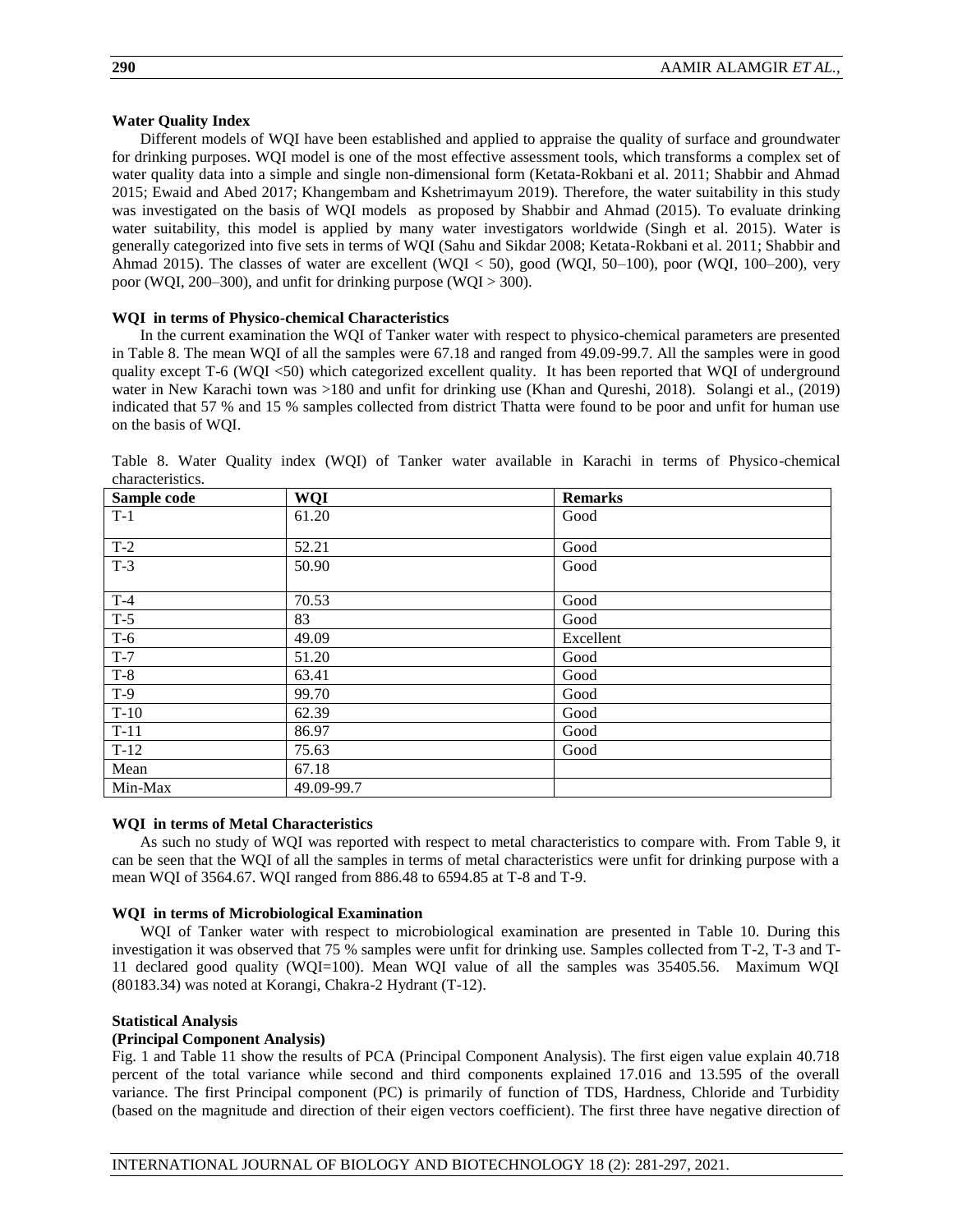PCI. The second principal component is largely controlled by Ni, PO<sub>4</sub>, Ca and Mg (the last three have a negative direction of PC II). The third component is basically governed by TFS, Ca, Mg and Zn (the last three have negative direction with respect to PC III). Thus the first component is predominated by physical quality factors. The second component chiefly represents the influence of metals and ions while the third component is an amalgam of microbiological quality factor (TFS).

# **CA (Cluster Analysis)**

Fig 2. is the dendogram resulting from agglomerative cluster analysis. Two main groups are readily apparent. Group A comprises of 7 hydrants sites. Group A comprises of mostly sites with moderate TDS, Hardness and sulphate but low in Ca, Mg and chloride. Group B contain 5 sites. Group B has low turbidity with high Ca and Mg.

| Sample code | <b>WQI</b>     | <b>Remarks</b>             |
|-------------|----------------|----------------------------|
| $T-1$       | 4012.90        | unfit for drinking purpose |
|             |                |                            |
| $T-2$       | 3126.08        | unfit for drinking purpose |
| $T-3$       | 1275.74        | unfit for drinking purpose |
|             |                |                            |
| $T-4$       | 2088.46        | unfit for drinking purpose |
| $T-5$       | 1354.12        | unfit for drinking purpose |
| $T-6$       | 6050.80        | unfit for drinking purpose |
| $T-7$       | 4641.56        | unfit for drinking purpose |
| $T-8$       | 886.48         | unfit for drinking purpose |
| $T-9$       | 6594.85        | unfit for drinking purpose |
| $T-10$      | 4664.65        | unfit for drinking purpose |
| $T-11$      | 5062.45        | unfit for drinking purpose |
| $T-12$      | 3017.97        | unfit for drinking purpose |
| Mean        | 3564.67        |                            |
| Min-Max     | 886.48-6594.85 |                            |

Table 9. Water Quality index (WQI) of Tanker water available in Karachi in terms of Metal characteristics.

Table 10. Water Quality index (WQI) of Tanker water available in Karachi in terms of Microbiological characteristics.

| Sample code | <b>WQI</b>   | <b>Remarks</b>             |
|-------------|--------------|----------------------------|
| $T-1$       | 80050        | unfit for drinking purpose |
|             |              |                            |
| $T-2$       | 100          | Good                       |
| $T-3$       | 100          | Good                       |
|             |              |                            |
| $T-4$       | 4116.67      | unfit for drinking purpose |
| $T-5$       | 80116.67     | unfit for drinking purpose |
| $T-6$       | 433.34       | unfit for drinking purpose |
| $T-7$       | 4116.67      | unfit for drinking purpose |
| $T-8$       | 80066.67     | unfit for drinking purpose |
| $T-9$       | 80116.67     | unfit for drinking purpose |
| $T-10$      | 15366.67     | unfit for drinking purpose |
| $T-11$      | 100          | Good                       |
| $T-12$      | 80183.34     | unfit for drinking purpose |
| Mean        | 35405.56     |                            |
| Min-Max     | 100-80183.34 |                            |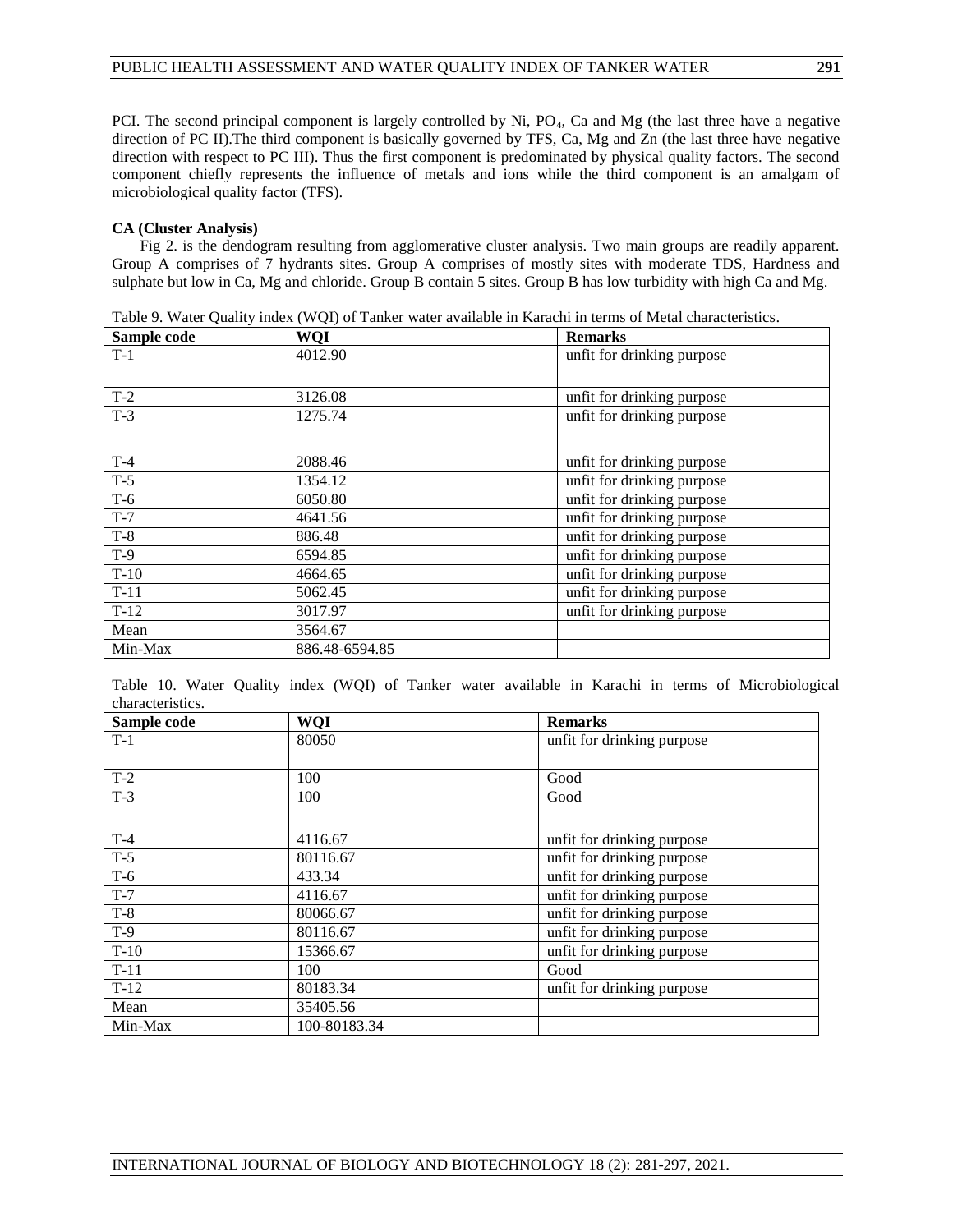| Component | Eigenvalue          | Percentage<br>variance | Cumulative<br>percentage<br>variance | First 4<br>eigenvector<br>coefficients | Associated<br>variables |
|-----------|---------------------|------------------------|--------------------------------------|----------------------------------------|-------------------------|
|           |                     |                        |                                      | $-0.960285$                            | <b>TDS</b>              |
|           |                     |                        |                                      | $-0.941730$                            | Hardness                |
| 1         | 40.71835<br>8.14367 |                        | 40.71835                             | $-0.939154$                            | Chloride                |
|           |                     |                        |                                      | 0.878715                               | Turbidity               |
|           |                     |                        |                                      | 0.725273                               | Ni                      |
| 2         | 3.403380            | 17.01690               | 57.73525                             | $-0.668391$                            | PO <sub>4</sub>         |
|           |                     |                        |                                      | $-0.633449$                            | Ca                      |
|           |                     |                        |                                      | $-0.633449$                            | Mg                      |
|           |                     |                        |                                      | 0.695815                               | <b>TFS</b>              |
| 3         | 2.040105            | 13.59536               | 71.33061                             | $-0.568156$                            | Ca                      |
|           |                     |                        |                                      | $-0.568156$                            | Mg                      |
|           |                     |                        |                                      | $-0.539010$                            | Zn                      |

Table 11. Results of PCA (Principal Component Analysis) of physico-chemical, metal and microbiological parameters.



Fig 1. PCA (Principal Component Analysis) ordination (3D) of physico-chemical, metal and microbiological parameters Tanker water, Karachi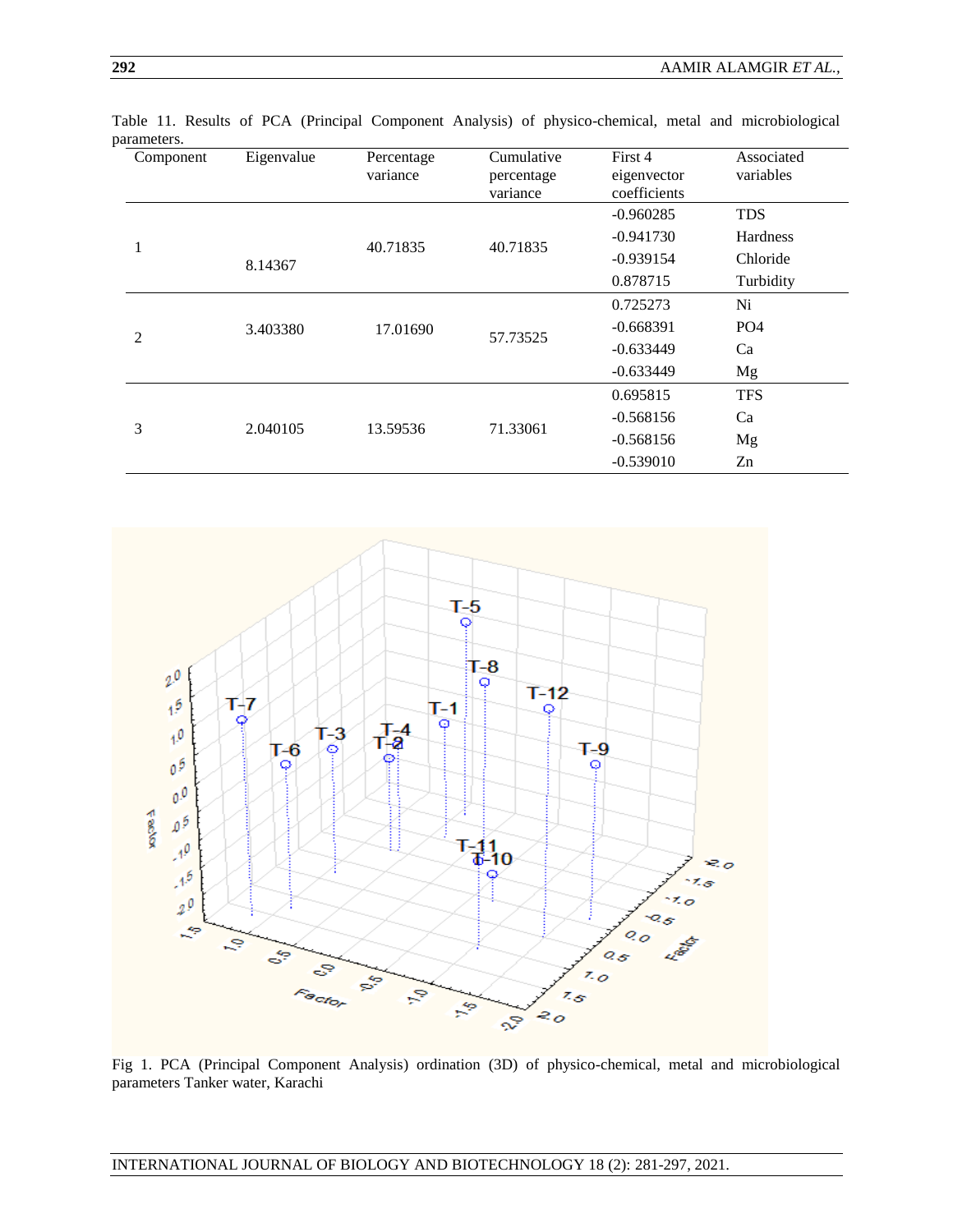

Fig 2. Dendogram derived from Ward's method average between 12 sites based on physico-chemical, metal and microbiological parameters Tanker water, Karachi.

# **Conclusion**

This assessment revealed that water obtained from Tanker is suitable in context to its physicochemical parameters but unfortunately not suitable for drinking with respect to metal and microbial contamination. Unsanitary conditions of water tankers and transportation pipes, non- point sources of untreated domestic and industrial discharge which were mixing with drinking water supplies due to the faulty and poor sanitation system are responsible for metal and microbial contamination. These components are liable to waterborne diseases. There is need to maintain and upgradation of water distribution and treatment system to the consumer without compromising its quality. This study also depicted for attention of the authorities that sewage contamination with drinking water must be considered as a significant environmental and health concern for millions of Karachi residents that use tanker water.

# **REFERENCES**

- Ahamed, J. A., K. Loganathan and S. Ananthakrishnan (2013). A comparative evaluation of groundwater suitability for drinking and irrigation purposes in Pugalur area, Karur district, Tamilnadu, India. *Arch. Appl. Sci. Res.* 5 (1): 213–223
- Ahmed, N. and M. Sohail (2003). Alternate water supply arrangements in peri-urban localities: awami (people's) tanks in Orangi township, Karachi. *Environment and Urbanization*, 15 (2): 33-42.
- Alamgir, A., M.A. Khan, S. U. Fatima, M. Z. Hassan and S.S. Shaukat (2020). Public health quality of street-vended fresh fruit juices sold in Saddar Town, Karachi. *Int. J. Biol. Biotech*., 17 (3): 589-597.
- Alamgir, A., M.A. Khan, S. S. Shaukat, R. Majeed and S. Urooj (2019). Communal health perception of tap water quality supplied to Shah Faisal Town, Karachi. *Int. J. Biol. Biotech*., 16 (1): 189-198.
- Alamgir, A., O. E. Hany, M. A. Khan, S. Rao and S. K. Sherwani (2017). Biological Hazards of Drinking Water Supplied to Karachi City, Pakistan. *American-Eurasian Journal of Agricultural & Environmental Sciences,* 17 (2): 179-185.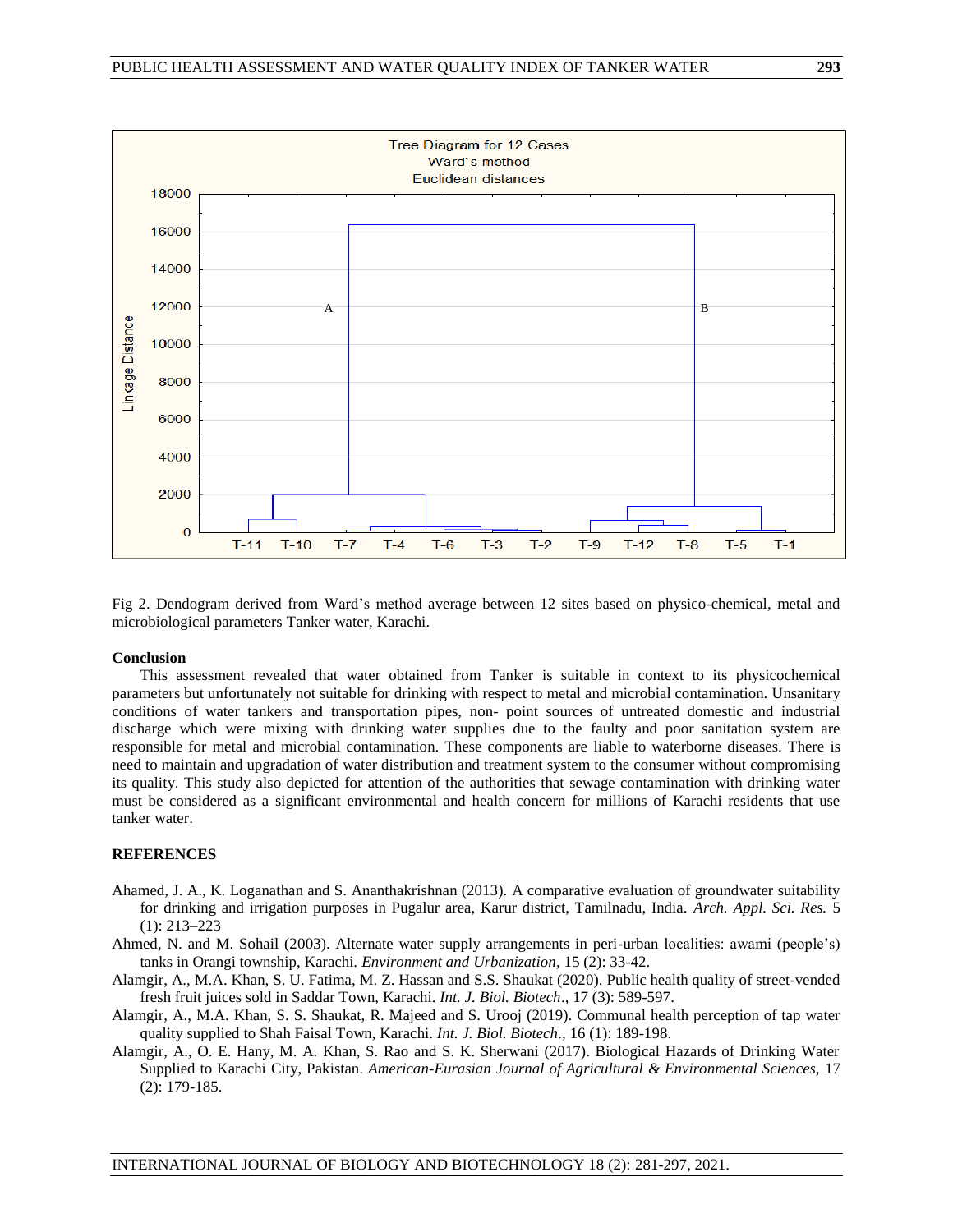- Alamgir, A., M. A. Khan, O. E. Hany, S. S. Shaukat, K. Mehmood, A. Ahmed, S. Ali, K. Riaz, H. Abidi, S. Ahmed and M. Ghori (2015a). Public health quality of drinking water supply in Orangi town, Karachi, Pakistan. *Bulletin of Environment, Pharmacology and Life Sciences*, 4 (11): 88-94.
- Alamgir, A., M. A. Khan, S. S. Shaukat, O. E. Hany, F. Ullah, M. R. K. Abbasi, S. Memon and A. Hussain (2015b). Physico-Chemical and Bacteriological Characteristics of Drinking Water of Malir Town, Karachi, Pakistan. *American-Eurasian Journal of Agricultural & Environmental Sciences,* 15 (5): 896-902.
- Alamgir, A., M. A. Khan, S. Hashmi, O. Hany, K. Mahmood and S. S. Shaukat (2015c). Prevalence of fecal contamination within a public drinking water supply in District Korangi, Karachi, Pakistan. *Bull. Env. Pharmacol. Life Sci,* (4): 87‐92.
- Alloway, B. J. (2012). Heavy metals in soil, 3rd edition. *Springer, New York.*
- Alves, R. I. S., C. F. Sampaio, M. Nadal, M. Schuhmacher, J. L. Domingo and S. I. Segura-Muñoz (2014). Metal concentrations in surface water and sediments from Pardo River, Brazil: human health risks. *Environ. Res.* (133): 149–155.
- Amin, R., M. B. Zaidi, S. Bashir, R. Khanani, R. Nawaz, S. Ali and S. Khan (2019). Microbial contamination levels in the drinking water and associated health risks in Karachi, Pakistan. *Journal of Water, Sanitation and Hygiene for Development*, 9 (2): 319-328.
- APHA (American Public Health Association) (2005). *Standard Methods for the Examination of Water and Wastewater*. 21ST edition. APHA. Washington DC. USA.
- Arain, M. A., Z. Haque, N. Badar and N. Mughal (2009). Drinking water contamination by chromium and lead in industrial lands of Karachi. *The Journal of the Pakistan Medical Association,* 59 (5): 270-274.
- Arnell, N. W. (2004). Climate change and global water resources: SRES emissions and socio-economic scenarios. *Global environmental change*, 14 (1): 31-52.
- ATSDR (Agency for Toxic Substances and Disease Registry) (2005). Toxicological profile of nickel. Atlanta, GA: *Agency for Toxic Substances and Disease Registry.*
- Aziz, J. A. (2005). Management of source and drinking water quality in Pakistan. *Eastern Mediterranean Health Journal,* 11 (5-6): 1087-1098.
- Bain, R., R. Cronk, J. Wright, H. Yang, T. Slaymaker and J. Bartram (2014). Fecal contamination of drinking-water in low-and middle-income countries: a systematic review and meta-analysis. *PLoS Med*, 11(5), e1001644.
- Beaumont, J. J., R. M. Sedman, S. D. Reynolds, C. D. Sherman, L. H. Li and R. A. Howd (2008). Cancer mortality in a Chinese population exposed to hexavalent chromium in drinking water. *Epidemiology,* (19): 12–23.
- Cempel, M., and G. J. Nikel (2006). Nickel: A review of its sources and environmental toxicology. *Polish Journal of Environmental Studies*, 15 (3).
- Chandio, B. A., M. Abdullah and M. A. Tahir (1998). Drinking water quality and standardization in Pakistan. *In Proceedings of the national workshop on quality of drinking water*, 14-18.
- Costa, M. (2003). Potential hazards of hexavalent chromate in our drinking water. *Toxicol. Appl. Pharmacol.,* (188): 1–5.
- Das, A. P. and S. Mishra (2010). Biodegradation of the metallic carcinogen Hexavalent Chromium Cr(VI) by an indigenously isolated bacterial strain. *Journal of Carcinogenesis* (9): 6.
- Das, K. K., S. N. Das and S. A. Dhundasi (2008). Nickel, its adverse health effects & oxidative stress. *Indian J Med Res*, 128 (4): 412–425.
- Dimirkou, A. and M. K. Doula (2008). Use of clinoptilolite and an Fe overexchanged clinoptilolite in Zn2+ and Mn2+ removal from drinking water. *Desalination*, 224 (1–3): 280–292.
- Durlach, J. (1989). Recommended dietary amounts of magnesium: Mg RDA. *Magnes Res.*, 2 (3): 195-203.
- Emsley, J. (2001). Chromium. Nature's building blocks: An A–Z guide to the elements. *Oxford University Press, Oxford.*
- Ewaid, S. H and S.A. Abed (2017). Water quality index for Al-Gharraf river, southern Iraq. *The Egyptian Journal of Aquatic Research*, *43*(2), 117-122.
- Haring, B. S. and V. W. Delft (1981). Changes in the mineral composition of food as a result of cooking in hard and soft waters. *Arch Environ Health,* (36): 33–35.
- Hasnie, F. R. and N. A. Qureshi (2004). Assessment of drinking water quality of a coastal village of Karachi. *Pakistan Journal of Scientific and Industrial Research*, 47 (5): 370-375.
- Haq, N., M. A. Arain, N. Badar, M. Rasheed and Z. Haque (2011). Drinking water: a major source of lead exposure in Karachi, Pakistan. *EMHJ-Eastern Mediterranean Health Journal,* 17 (11): 882-886.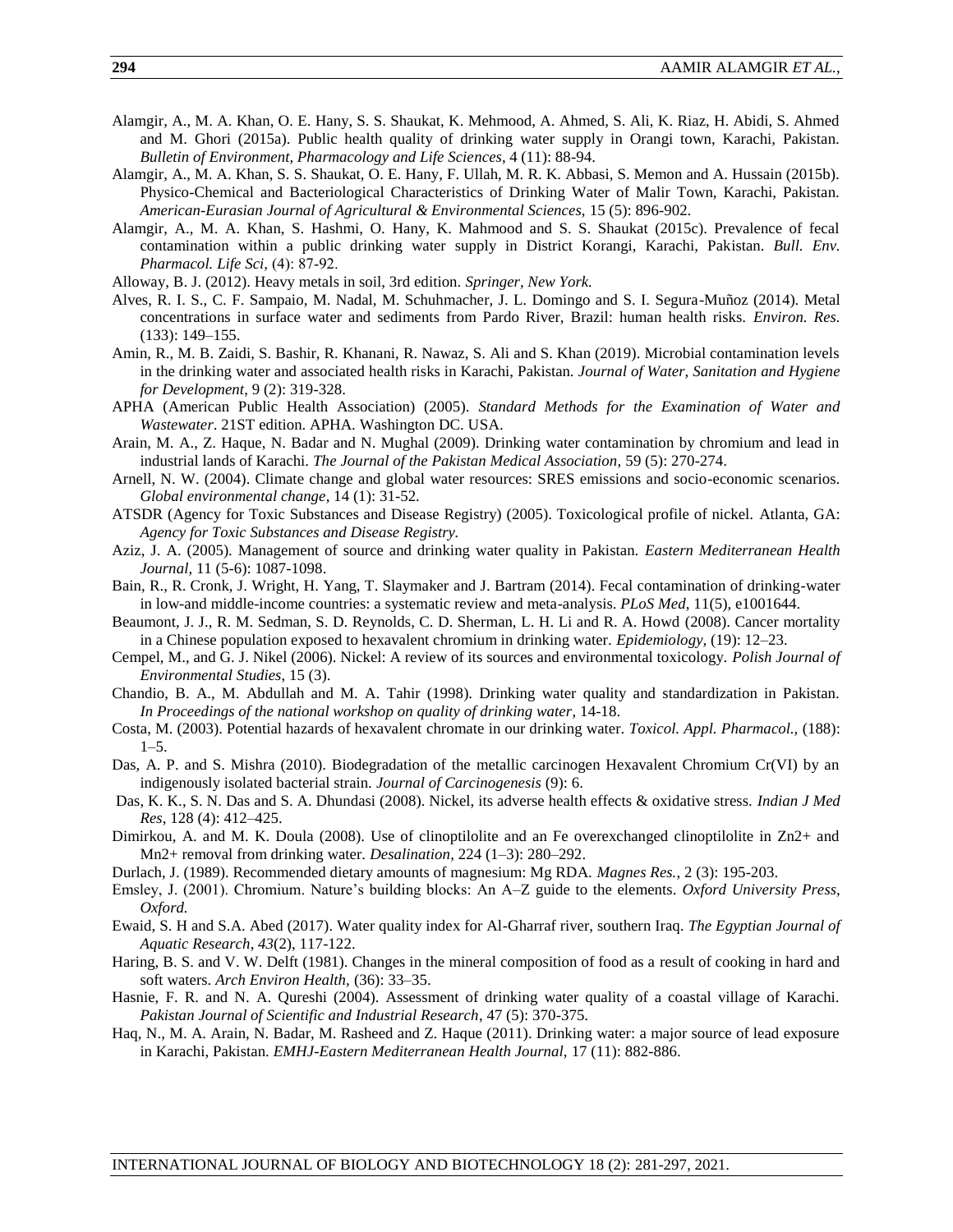- Hozhabri, S., F. White, M. H. Rahbar, M. Agboatwalla and S. Luby (2004). Elevated blood lead levels among children living in a fishing community, Karachi, Pakistan. *Archives of Environmental Health: An International Journal*, *59* (1): 37-41.
- Hussain, R., L. Ali, I. Hussain and S. A. Khattak (2014). Source identification and assessment of physico-chemical parameters and heavy metals in drinking water of Islampur area, Swat, Pakistan. *Journal of Himalayan Earth Sciences*, 47 (1): 99.
- IARC (International Agency for Research On Cancer) (2015). *Agents Classified by the IARC Monographs*, 1–114.
- JALEEL, M. A., R. NOREEN and A. BASEER (2001). Concentration of heavy metals in drinking water of different localities in district east Karachi. *Journal of Ayub Medical College Abbottabad,* 13 (4): 12-15.
- Järup, L. (2003). Hazards of heavy metal contamination. *British medical bulletin*, *68* (1): 167-182.
- Kahlown, M. A., M. A. Tahir, H. Rasheed and K. P. Bhatti (2006). Water quality status, national water quality monitoring programme. *Fourth Technical Report PCRWR*, 5.
- Kandhar, I. A., and A. K. Ansari (1998). Drinking water quality of Hyderabad city. Water, engineering and development centre. In: *WEDC conference,* (24): 254-257.
- Kazi, A. (2014). Appraisal of Air and Water Pollution in Hyderabad and Karachi, Pakistan. *Quaid-e-Awam University Research Journal of Engineering, Science & Technology*, 13 (1).
- Khan, A and F.R. Qureshi (2018). Groundwater quality assessment through water quality index (WQI) in New Karachi Town, Karachi, Pakistan. *Asian Journal of Water, Environment and Pollution*, 15(1), 41-46.
- Khan, J. M., H. Naz, O. Hany, M. A. Khan, S. A. Hasan, M. Azeem and N. A. Zaigham (2004). Arsenic levels in drinking water of Karachi Region*. Int. J. Biol. and Biot,* 1 (4): 693-698.
- Khangembam, S and K.S. Kshetrimayum (2019). Evaluation of hydrogeochemical controlling factors and water quality index of water resources of the Barak valley of Assam, Northeast India. *Groundwater for Sustainable Development*, *8*, 541-553.
- Kistemann, T., F. Dangendorf and E. Ener (2001). A geographical information system as a tool for microbial risk assessment in catchment areas of drinking water reservoir*, International Journal of Hygiene Environment and Health*, (203): 225-233.
- Ketata-Rokbani M, M. Gueddari., and R. Bouhlila (2011). Use of geographical information system and water quality index to assess groundwater quality in El Khairat Deep Aquifer (Enfidha, Tunisian Sahel). *Iranica J Energy Environ* 2:133–44
- Kotas, J. and Z. Stasicka (2000). Chromium occurrence in the environment and methods of its speciation. *Environ. Pollution,* 107 (3): 263–283.
- Kumar, A., M. C. Pinto, A. Kumar, M. Kumar and P. A. Dinis (2020). Estimation of risk to the eco-environment and human health of using heavy metal in the Uttarakhand Himalaya, India. *Appl. Sci*. 10 (20): 7078.
- LeChevallier, M.W., W. Norton, and R. Lee, (1991). Giardia and Cryptosporidum spp. in filtered drinking water supplies. *Applied and Environmental Microbiology,* 57 (9): 2617‐2621.
- Marouani, N., F. Tebourbi, D. Hallegue, M. Mokni, S. Yacoubi Mohsen, M. Benkhalifa and K. B. Rhouma (2015). Mechanism of chromium hexavalent-induced apoptosis in testis rats. *Toxicol. Ind. Health.*
- Meyber, M. (1985). The GEMS/Water Programme (1978-1983), *Water Quality Bulletin Environment Canada,* (10): 167-173.
- Miettinen, I. T., T. Vartiainen and P. J. Martikainen (1997). Phosphorus and bacterial growth in drinking water. *Applied and environmental microbiology*, 63 (8): 3242-3245.
- Misaghi, F., F. Delgosha, M. Razzaghmanesh and B. Myers (2017) Introducing a water quality index for assessing water for irrigation purposes: a case study of the Ghezel Ozan River. *Sci Total Environ.* (589): 107–116.
- NAS/NRC (National Academy of Sciences) (1980). Drinking water and health. *The contribution of drinking water to mineral nutriton in humans. Washington,* 265-403.
- NSDWQ (National Standards for Drinking Water Quality) (2008). *Ministry of Environment*, Government of Pakistan.
- O'Flaherty, E. J. (1996). A physiologically based model of chromium kinetics in the rat. *Toxicol Appl. Pharmacol,* (138): 54–64.
- OHHEA (Public health goal of hexavalent chromium in drinking water) (2011). Office of Environmental Health Hazard Assessment California Environmental Protection Agency, *Corrected portions of draft PHG document for hexavalent chromium 2010*.
- PAKEPA (Pakistan Environmental Protection Agency) (2005). *State of environment report,* Islamabad, Government of Pakistan., Pakistan.
- PCRWR (2012). Bottled Water Quality Report. *Pakistan Council of Research in Water Resources,* Islamabad.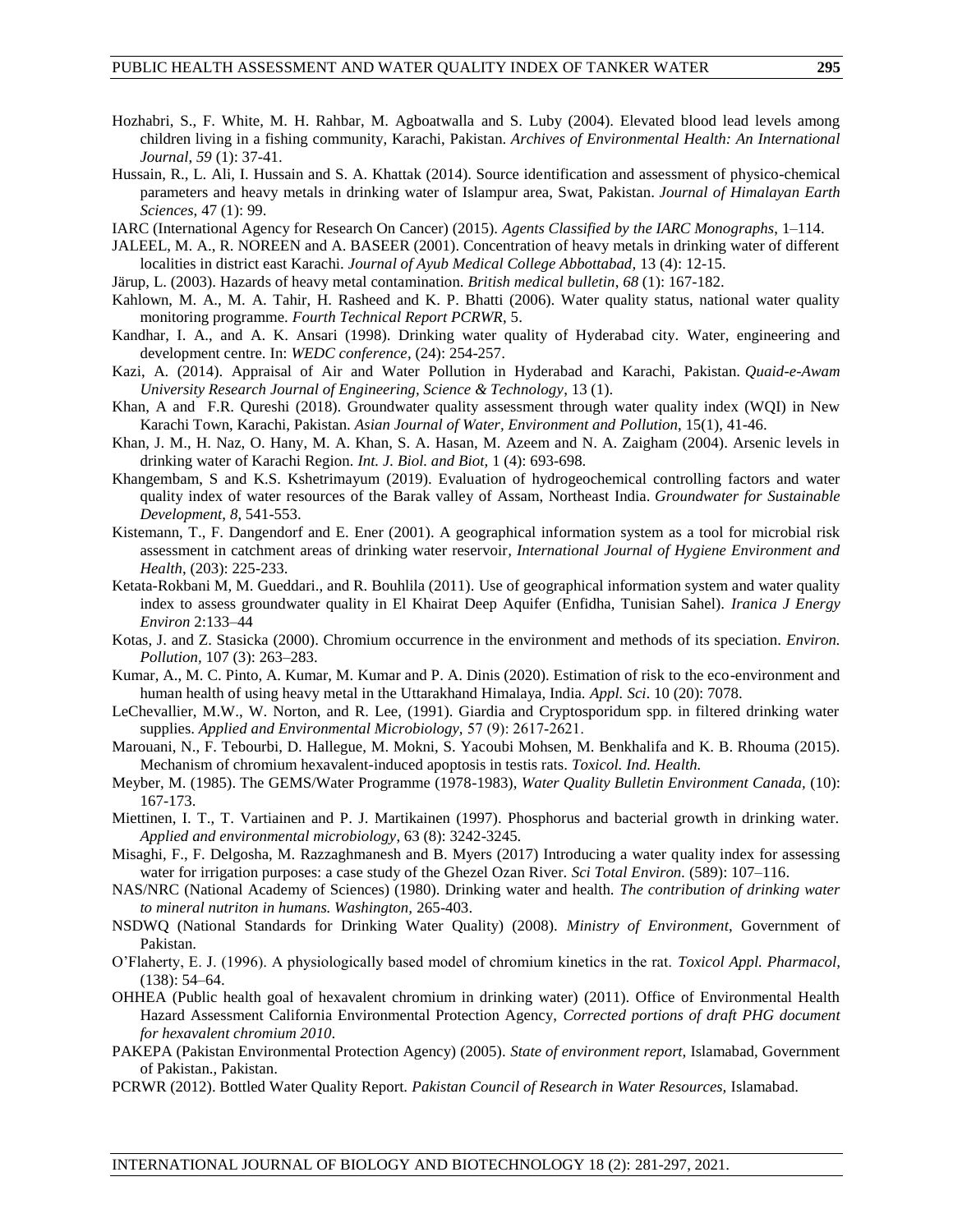- Proctor, D. M., J. M. Otani, B. L. Finley, D. J. Paustenbach, J. A. Bland, N. Speizer and E. V. Sargent (2002). Is hexavalent chromium carcinogenic via ingestion? a weight-of-evidence review. *J Toxicol Environ Health,* (65): 701–746.
- PSQCA (Pakistan Standards and Quality Control Authority) (2002). Drinking Water. *Pakistan Standards and Quality Control Authority (PSQCA)*, Karachi, Pakistan.
- Rai, D., B. M. Sass and D. A. Moore (1987). Chromium(III) hydrolysis constants and solubility of chromium hydroxide. *Inorganic Chemistry,* (26): 345–349.
- Ram, S., P. Vajpayee, R. L. Singh and R. Shanker (2009). *Ecotoxicol. Environ. Saf.,* (72): 490–495.
- Rahman, A., H. K. Lee and M. A. Khan (1997). Domestic water contamination in rapidly growing megacities of Asia: Case of Karachi, Pakistan. *Environmental Monitoring and Assessment,* 44 (1-3): 339-360.
- Rahman, A., M. N. Gazdar and A. Farooqi (1994). Future groundwater resources at risk. *Poster papers of the international conference, Helsinki, Finland, 13–16 June 1994.* Helsinki, Painatuskeskus.
- Sahu P and P.K. Sikdar (2008). Hydrochemical framework of the aquifer in and around East Kolkata Wetlands, West Bengal. India. *Environ Geol* 55:823–35
- Sawyerr, H. O., M. Raimi, A. T. Adeolu and O. E. Odipe (2019). Measures of Harm from Heavy Metal Pollution in Battery Technician within Ilorin Metropolis, Kwara State, Nigeria. *Communication, Society and Media, ISSN*, 2576-5388.
- Sedman, R. M., J. Beaumont, T. A. McDonald, S. Reynolds, G. Krowech and R.Howd (2006). Review of the evidence regarding the carcinogenicity of hexavalent chromium in drinking water. *J Environ Sci Health Part C*, (24): 155–182.
- Şener, Ş., E. Şener and A. Davraz (2017). Evaluation of water quality using water quality index (WQI) method and GIS in Aksu River (SW-Turkey). *Science of the Total Environment*, *584*, 131-144.
- Shabbir, R and S.S. Ahmad (2015). Use of geographic information system and water quality index to assess groundwater quality in Rawalpindi and Islamabad. *Arab J Sci Eng* 40:2033–47
- Shaikh, S. A., N. Gul and L. Sultana (2008). Surveillance of drinking water of Karachi City: microbiological quality. *Biological Sciences-PJSIR,* 51 (5): 272-275.
- Shar, A. H., Y. F. Kazi, N. A. Kanhar, I. H. Soomro, S. M. Zia and P. B. Ghumro (2010). Drinking water quality in Rohri city, Sindh, Pakistan. *African Journal of Biotechnology*, *9* (42): 7102-7107.
- Sharath, R. B., K. Channabasappa, C. Sethi and M. A. Mohammed-Aslam (2018). Physical–chemical characterisation and water quality index (WQI) assessment of Bhusnoor Area, Kalaburagi District, Karnataka*. J Appl. Geochem*, 20 (4): 474–481.
- Sherlock, J.C. and M. J. Quinn (1986). Relationship between blood lead concentration and dietary lead intake in infants: The Glasgow Duplicate Diet Study 1979–1980. *Food Additives and Contaminants,* (3): 167–176.
- Shittu, O. B., J. O. Olaitan and T. Amusa (2008). Physico-chemical analysis of water used for drinking and swimming purposes in Abeokuta, Nigeria. *Afr. J. Biomed. Res*. 11: 285–290
- Singh, S.K., P.K. Srivastava, D. Singh, D. Han, S.K. Gautam and A.C. Pandey (2015). Modelling groundwater quality over a humid subtropical region using numerical indices, earth observation datasets, and X-ray diffraction technique: a case study of Allahabad district, India, *Environ. Geochem. Health*, 37, 157–180
- Smith, A. H. (2008). Hexavalent chromium, yellow water, and cancer: a convoluted saga. *Epidemiology*, (19): 24– 26.
- Smith, A. H. and C. M. Steinmaus (2009). Health effects of arsenic and chromium in drinking water: recent human findings. *Annu Rev Public Health,* (30): 107–122.
- Solangi, G. S., A.A. Siyal., M.M. Babar and P. Siyal (2019). Evaluation of drinking water quality using the water quality index (WQI), the synthetic pollution index (SPI) and geospatial tools in Thatta district, Pakistan. *Desalination and Water Treatment*, 160, 202-213.
- Soomro, Z. A., M. I. A. Khokhar, W. Hussain and M. Hussain (2011). Drinking Water Quality Challenges in Pakistan. *World Water Day*, 17-28.
- Stern, A. H. (2010). A quantitative assessment of the carcinogenicity of hexavalent chromium by the oral route and its relevance to human exposure. *Environ Res,* (110): 798–807.
- Sun, P., F. Yu, J. Lu, M. Zhang, H. Wang, D. Xu and L. Lu (2019). In vivo effects of neomycin sulfate on nonspecific immunity, oxidative damage and replication of cyprinid herpesvirus 2 in crucian carp (Carassius auratus gibelio). *Aquaculture and Fisheries,* 4 (2): 67-73.
- Tahir, M. A. and H. Rasheed (2008). Distribution of nitrate in the water resources of Pakistan*, African Journal of Environmental Science and Technology*, 2 (11): 397-403.